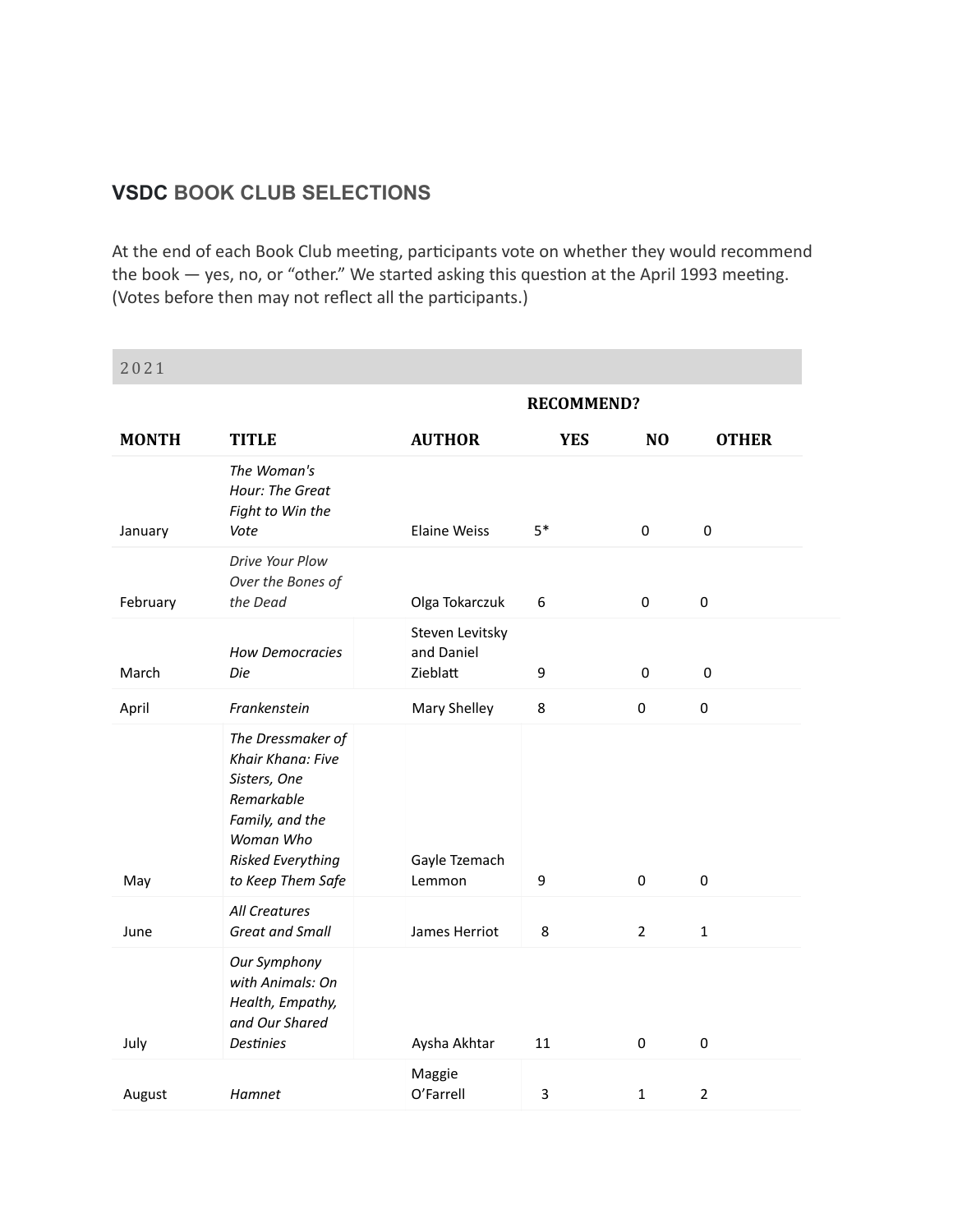#### **RECOMMEND?**

| <b>MONTH</b> | <b>TITLE</b>                                         | <b>AUTHOR</b>             | <b>YES</b>        | N <sub>O</sub> | <b>OTHER</b>   |
|--------------|------------------------------------------------------|---------------------------|-------------------|----------------|----------------|
| September    | The Structure of<br>Scientific<br><b>Revolutions</b> | Thomas Kuhn               | 0                 | $\overline{2}$ | $\mathbf{1}$   |
| October      | The Book Woman<br>of Troublesome<br>Creek            | Kim Michele<br>Richardson |                   |                |                |
| November     | <b>Fun Home</b>                                      | Alison Bechdel            |                   |                |                |
| 2020         |                                                      |                           |                   |                |                |
|              |                                                      |                           | <b>RECOMMEND?</b> |                |                |
| <b>MONTH</b> | <b>TITLE</b>                                         | <b>AUTHOR</b>             | <b>YES</b>        | N <sub>O</sub> | <b>OTHER</b>   |
| January      | Charlotte's Web                                      | E.B. White                | 8                 | $\pmb{0}$      | $\pmb{0}$      |
| February     | The Year of Living<br><b>Biblically</b>              | A.J. Jacobs               | 4                 | 1              | $\overline{2}$ |
| March        | It Can't Happen<br>Here                              | Sinclair Lewis            | $\overline{2}$    | $\overline{2}$ | $\mathbf{1}$   |
| April        | <b>Bringing Down the</b><br>Colonel                  | Patricia Miller           | 6                 | 0              | $\overline{2}$ |
| May          | The Sun Also Rises                                   | Ernest<br>Hemingway       | 5                 | $\overline{2}$ | $\overline{2}$ |
| June         | The Vegetarian<br>Crusade                            | Adam<br>Shprintzen        | 7                 | 0              | 0              |
| July         | Conversations with<br>Friends                        | Sally Rooney              | 3                 | 2              | $\overline{2}$ |
| August       | We Are the<br>Weather                                | Jonathan<br>Safran Foer   | 14                | 1              | 0              |
| September    | The Joy Luck Club                                    | Amy Tan                   | 8                 | 0              | $\pmb{0}$      |
| October      | How to Survive a<br>Pandemic                         | Michael Greger            | 11                | $\overline{2}$ | $\pmb{0}$      |
| November     | Homegoing                                            | Yaa Gyasi                 | 8                 | $\pmb{0}$      | 0              |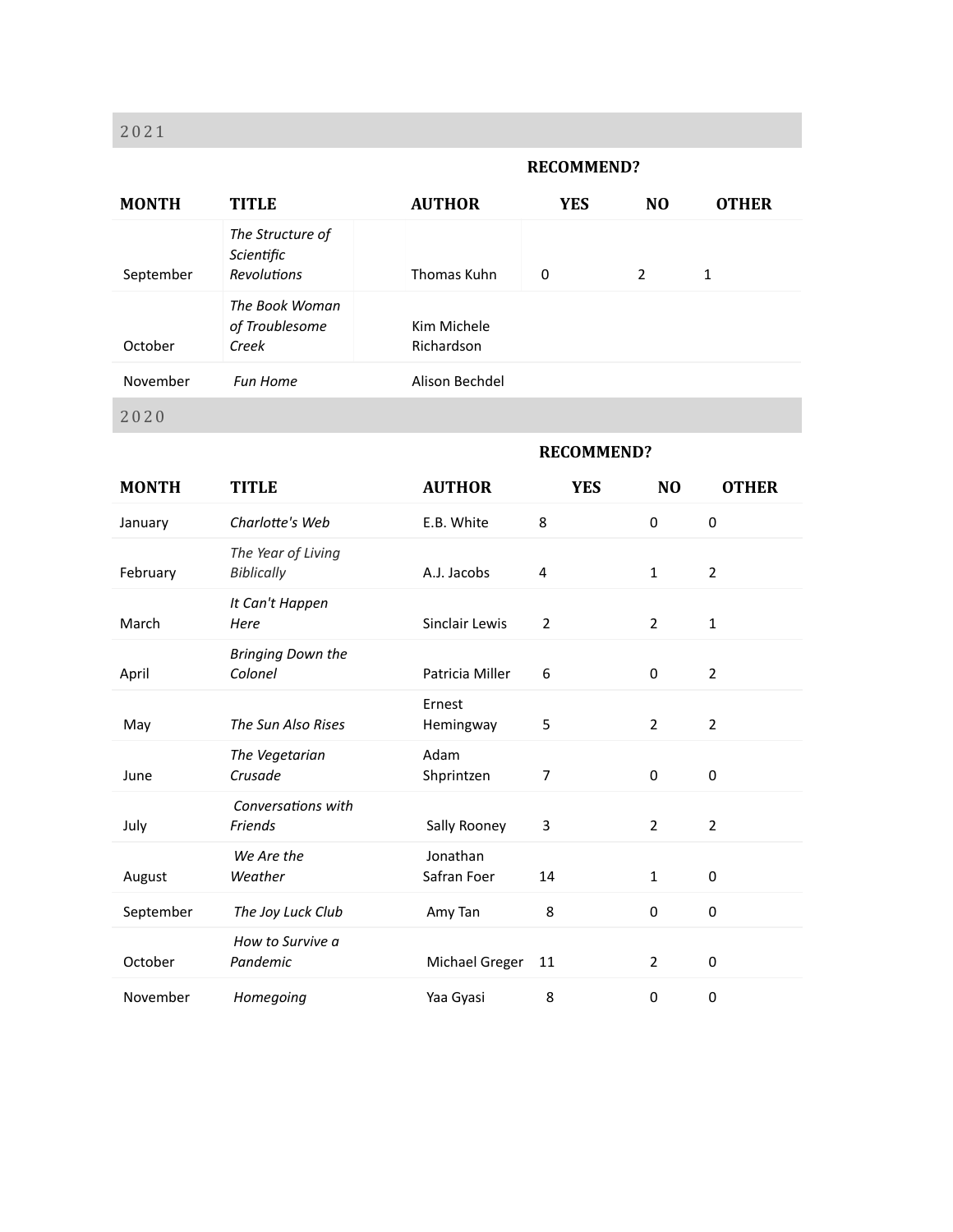|              |                                                                            |                                                         |                | <b>RECOMMEND?</b> |                |
|--------------|----------------------------------------------------------------------------|---------------------------------------------------------|----------------|-------------------|----------------|
| <b>MONTH</b> | <b>TITLE</b>                                                               | <b>AUTHOR</b>                                           | <b>YES</b>     | N <sub>O</sub>    | <b>OTHER</b>   |
| January      | Always Too Much and Never<br>Enough                                        | Jasmin Singer                                           | 8              | $\mathbf 0$       | 1              |
| February     | The Plot Against America                                                   | Philip Roth                                             | $\overline{7}$ | $\Omega$          | 0              |
| March        | Lab Girl                                                                   | Hope Jahren                                             | 4              | $\Omega$          | 1              |
| April        | The Immortalists                                                           | Chloe Benjamin                                          | 3              | 0                 | $\mathbf{1}$   |
| May          | <b>Esther the Wonder Pig:</b><br>Changing the World One Heart<br>at a Time | Steve Jenkins and<br>Derek Walter with<br>Caprice Crane | $\overline{7}$ | $\mathbf 0$       | $\mathbf 0$    |
| June         | <b>There There</b>                                                         | <b>Tommy Orange</b>                                     | $\overline{2}$ | $\mathbf 0$       | 0              |
| July         | Killers of the Flower Moon                                                 | David Grann                                             | 5              | 0                 | 0              |
| August       | An Unnecessary Woman                                                       | Rabih Alameddine                                        | $\mathbf{1}$   | $\mathbf{1}$      | 0              |
| September    | North: Finding My Way While<br>Running the Appalachian Trail               | Scott Jurek and Jenny<br>Jurek                          | 4              | 1                 | 3              |
| October      | The Good Earth                                                             | Pearl S. Buck                                           | $\overline{7}$ | 0                 | 0              |
| November     | Small Fry                                                                  | Lisa Brennan-Jobs                                       | 4              | $\overline{2}$    | $\overline{2}$ |
| 2018         |                                                                            |                                                         |                |                   |                |

|              |                                                                         |                          |            | <b>RECOMMEND?</b> |                  |
|--------------|-------------------------------------------------------------------------|--------------------------|------------|-------------------|------------------|
| <b>MONTH</b> | <b>TITLE</b>                                                            | <b>AUTHOR</b>            | <b>YES</b> | N <sub>O</sub>    | <b>OTHER</b>     |
| January      | The Age of Innocence                                                    | <b>Edith Wharton</b>     | 3          | $\mathbf{0}$      | $\theta$         |
| February     | The Undoing Project: A<br>Friendship That Changed<br><b>Our Minds</b>   | Michael Lewis            | 6          | $\mathbf{1}$      | 1                |
| March        | The Green and the Red                                                   | <b>Armand Chauvel</b>    | 1          | $\mathbf{1}$      | $\mathbf{0}$     |
| April        | How to Create a Vegan<br>World: A Pragmatic<br>Approach                 | <b>Tobias Leenaert</b>   | 11         | $\mathbf{0}$      | 1                |
| May          | The Underground<br>Railroad                                             | Colson Whitehead         | 5          | $\mathbf{0}$      | $\boldsymbol{0}$ |
| June         | Eleanor and Hick: The<br>Love Affair That Shaped a<br><b>First Lady</b> | Susan Quinn              | 6          | $\mathbf{0}$      | $\boldsymbol{0}$ |
| July         | <b>Station Eleven</b>                                                   | Emily St. John<br>Mandel | 0          | 2                 | $\boldsymbol{0}$ |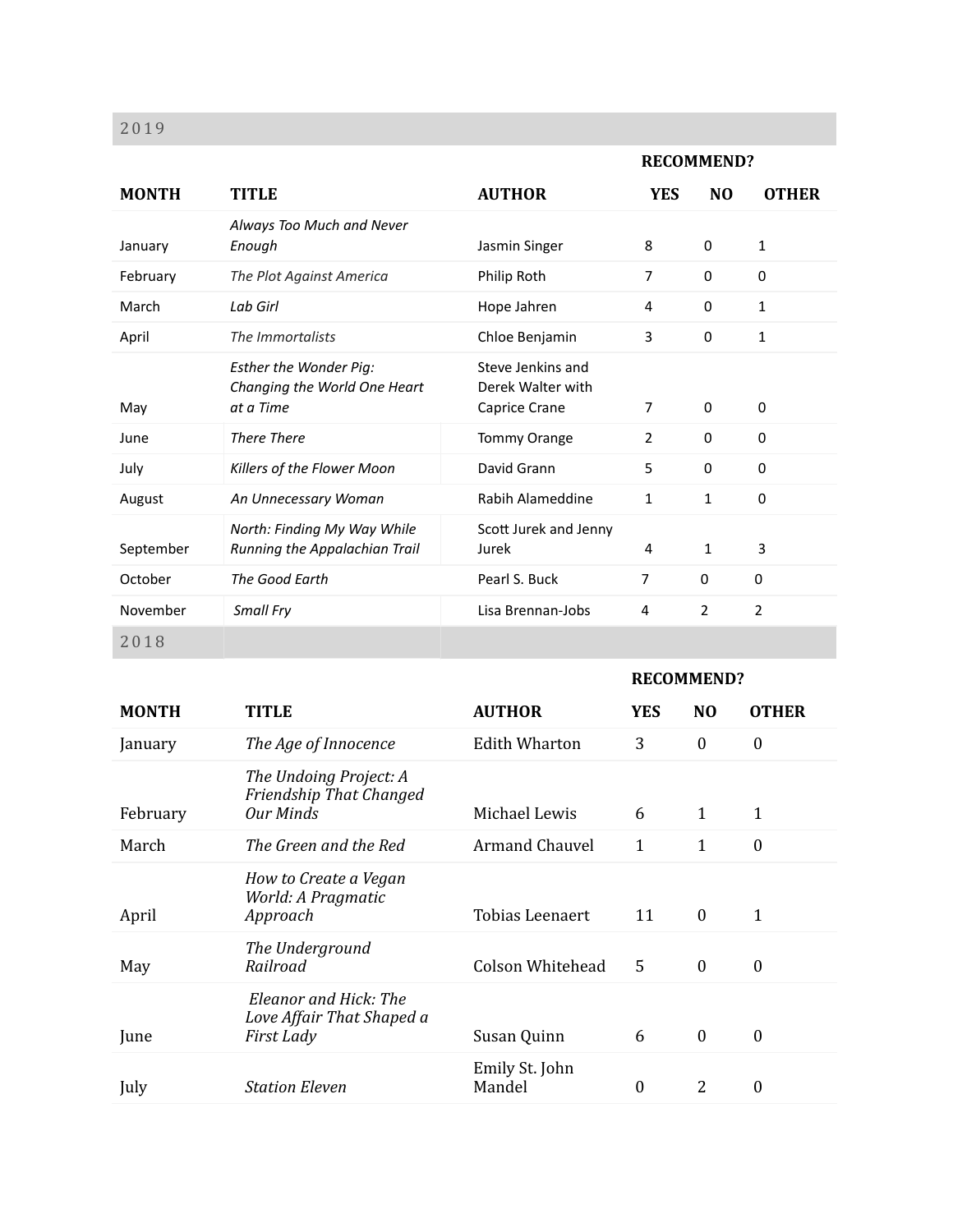| August    | Ageless Vegan: The<br>Secret to Living a Long<br>and Healthy Plant-Based<br>Life | Tracye McQuirter<br>and Mary<br>McQuirter | 10 | $\theta$ | $\bf{0}$         |
|-----------|----------------------------------------------------------------------------------|-------------------------------------------|----|----------|------------------|
| September | The Mayor of<br>Casterbridge                                                     | Thomas Hardy                              | 2  | $\theta$ | $\boldsymbol{0}$ |
| October   | Are We Smart Enough to<br><b>Know How Smart Animals</b><br>Are?                  | Frans de Waal                             | 3  | 1        | 1                |
| November  | Less                                                                             | Andrew Sean Greer 2                       |    | 1        | 1                |
| 2017      |                                                                                  |                                           |    |          |                  |

|              |                                                                                                   |                         |                | <b>RECOMMEND?</b> |                |
|--------------|---------------------------------------------------------------------------------------------------|-------------------------|----------------|-------------------|----------------|
| <b>MONTH</b> | <b>TITLE</b>                                                                                      | <b>AUTHOR</b>           | <b>YES</b>     | N <sub>O</sub>    | <b>OTHER</b>   |
| January      | <b>Meatonomics</b>                                                                                | David Robinson<br>Simon | 5              | $\boldsymbol{0}$  | $\overline{2}$ |
| February     | The Vegetarian                                                                                    | Han Kang                | 5              | $\mathbf{1}$      | 3              |
| March        | Just Mercy: A Story of<br>Justice and Redemption                                                  | <b>Bryan Stevenson</b>  | 7              | $\boldsymbol{0}$  | $\mathbf{1}$   |
| April        | Redeployment                                                                                      | Phil Klay               | $\overline{2}$ | $\mathbf{1}$      | $\mathbf{0}$   |
| May          | The Soul of an Octopus: A<br><b>Surprising Exploration</b><br>into the Wonder of<br>Consciousness | Sy Montgomery           | $\overline{7}$ | $\overline{2}$    | 3              |
| June         | The Hitchhiker's Guide to<br>the Galaxy                                                           | Douglas Adams           | 10             | $\boldsymbol{0}$  | $\overline{2}$ |
| July         | What a Fish Knows: The<br>Inner Lives of our<br><b>Underwater Cousins</b>                         | Jonathan Balcombe       | 8              | $\boldsymbol{0}$  | $\mathbf{1}$   |
| August       | Scoop                                                                                             | Evelyn Waugh            | $\mathbf{1}$   | $\mathbf{1}$      | $\mathbf{1}$   |
| September    | The Expression of the<br><b>Emotions in Man and</b><br>Animals                                    | Charles Darwin          | $\mathbf{1}$   | 4                 | $\mathbf{1}$   |
| October      | The Handmaid's Tale                                                                               | Margaret Atwood         | 8              | $\mathbf{1}$      | $\mathbf{0}$   |
| November     | Evicted: Poverty and<br>Profit in the American<br>City                                            | <b>Matthew Desmond</b>  | 9              | $\mathbf{0}$      | $\mathbf{0}$   |
| 2016         |                                                                                                   |                         |                |                   |                |
|              |                                                                                                   |                         |                |                   |                |

**RECOMMEND?**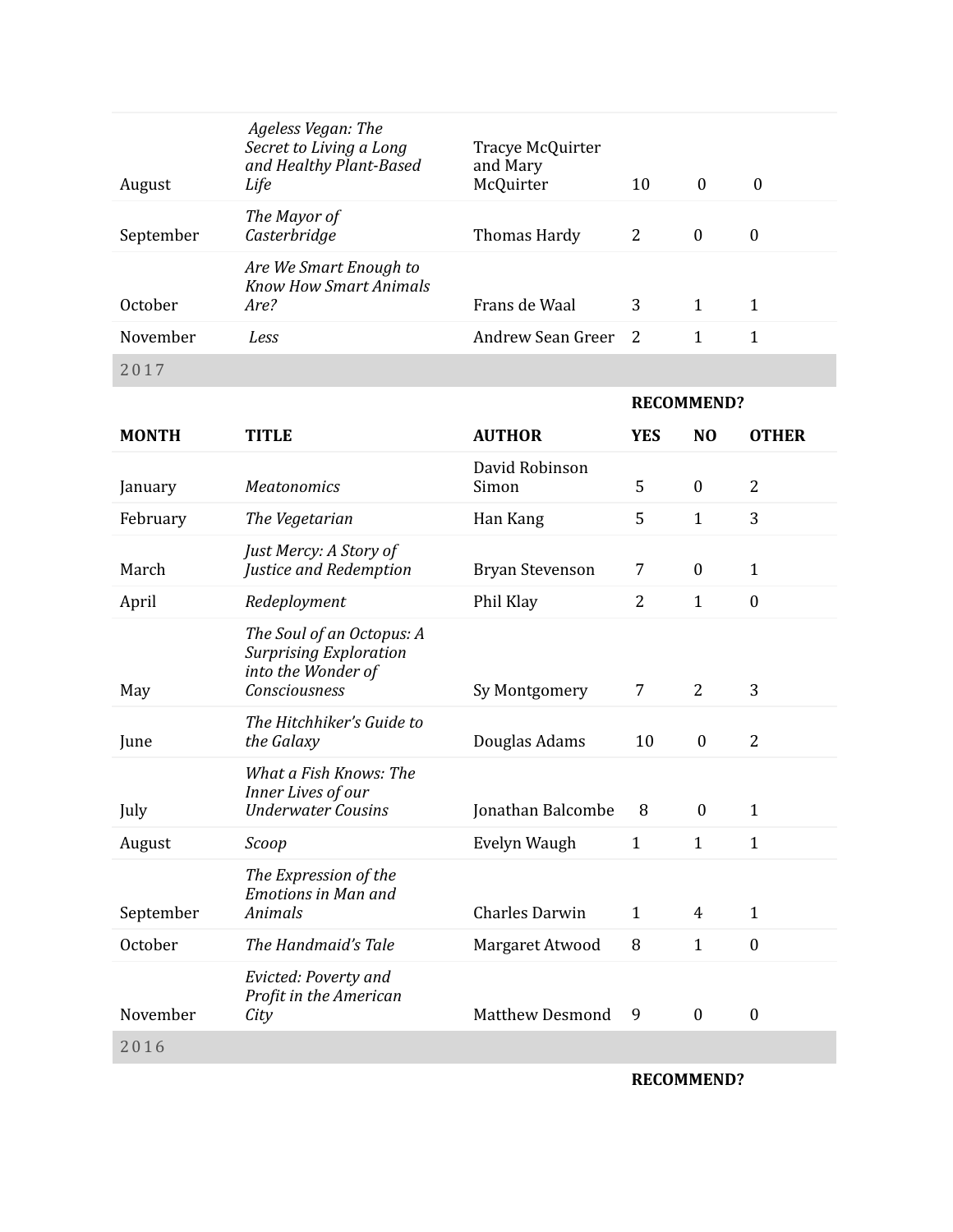| <b>MONTH</b> | <b>TITLE</b>                                                                                                                       | <b>AUTHOR</b>      | <b>YES</b>     | N <sub>O</sub>   | <b>OTHER</b>   |
|--------------|------------------------------------------------------------------------------------------------------------------------------------|--------------------|----------------|------------------|----------------|
| January      | Off the Reservation                                                                                                                | Glen Merzer        | $\overline{4}$ | $\mathbf{1}$     | $\overline{4}$ |
| February     | Being Mortal: Medicine<br>and What Matters in the<br>End                                                                           | Atul Gawande       | 6              | $\mathbf{0}$     | 3              |
| March        | <b>My Brilliant Friend</b>                                                                                                         | Elena Ferrante     | 5              | $\boldsymbol{0}$ | $\mathbf{1}$   |
| April        | Elephant Company: The<br>Inspiring Story of an<br>Unlikely Hero and the<br>Animals Who Helped Him<br>Save Lives in World War<br>II | Vicki Croke        | 3              | $\mathbf{0}$     | 3              |
| May          | Leaving Time                                                                                                                       | Jodi Picoult       | 5              | $\overline{2}$   | $\mathbf{1}$   |
| June         | The Sixth Extinction: An<br><b>Unnatural History</b>                                                                               | Elizabeth Kolbert  | 7              | $\boldsymbol{0}$ | 3              |
| July         | Jerry's Vegan Women                                                                                                                | Ben Shaberman      | $\overline{2}$ | 2                | $\overline{2}$ |
| August       | The Most Good You Can<br>Do: How Effective<br>Altruism Is Changing<br><b>Ideas About Living</b><br>Ethically                       | Peter Singer       | 8              | $\mathbf{1}$     | 3              |
| September    | The Bear Went Over the<br>Mountain                                                                                                 | William Kotzwinkle | 3              | $\overline{2}$   | $\overline{2}$ |
| October      | The Glass Castle                                                                                                                   | Jeannette Walls    | 3              | $\mathbf{0}$     | $\mathbf{1}$   |
| November     | <b>Dietland</b>                                                                                                                    | Sarai Walker       | $\overline{2}$ | $\overline{2}$   | $\overline{2}$ |

|              |                                                                                                        |                                   |            | <b>RECOMMEND?</b> |              |
|--------------|--------------------------------------------------------------------------------------------------------|-----------------------------------|------------|-------------------|--------------|
| <b>MONTH</b> | <b>TITLE</b>                                                                                           | <b>AUTHOR</b>                     | <b>YES</b> | N <sub>0</sub>    | <b>OTHER</b> |
| January      | Defiant Daughters: 21<br>Women on Art, Activism,<br>Animals, and the Sexual<br><b>Politics of Meat</b> | Kara Davis and<br>Wendy Lee, eds. | 3          | $\theta$          | 4            |
| February     | The Rosie Project: A Novel                                                                             | <b>Graeme Simsion</b>             | 3          | $\theta$          | 1            |
| March        | The Lucky Ones: My<br>Passionate Fight for Farm<br>Animals                                             | Jenny Brown                       | 10         | $\theta$          | 1            |
| April        | Dog On It                                                                                              | Spencer Quinn                     | 3          | $\overline{4}$    | 3            |
|              |                                                                                                        |                                   |            |                   |              |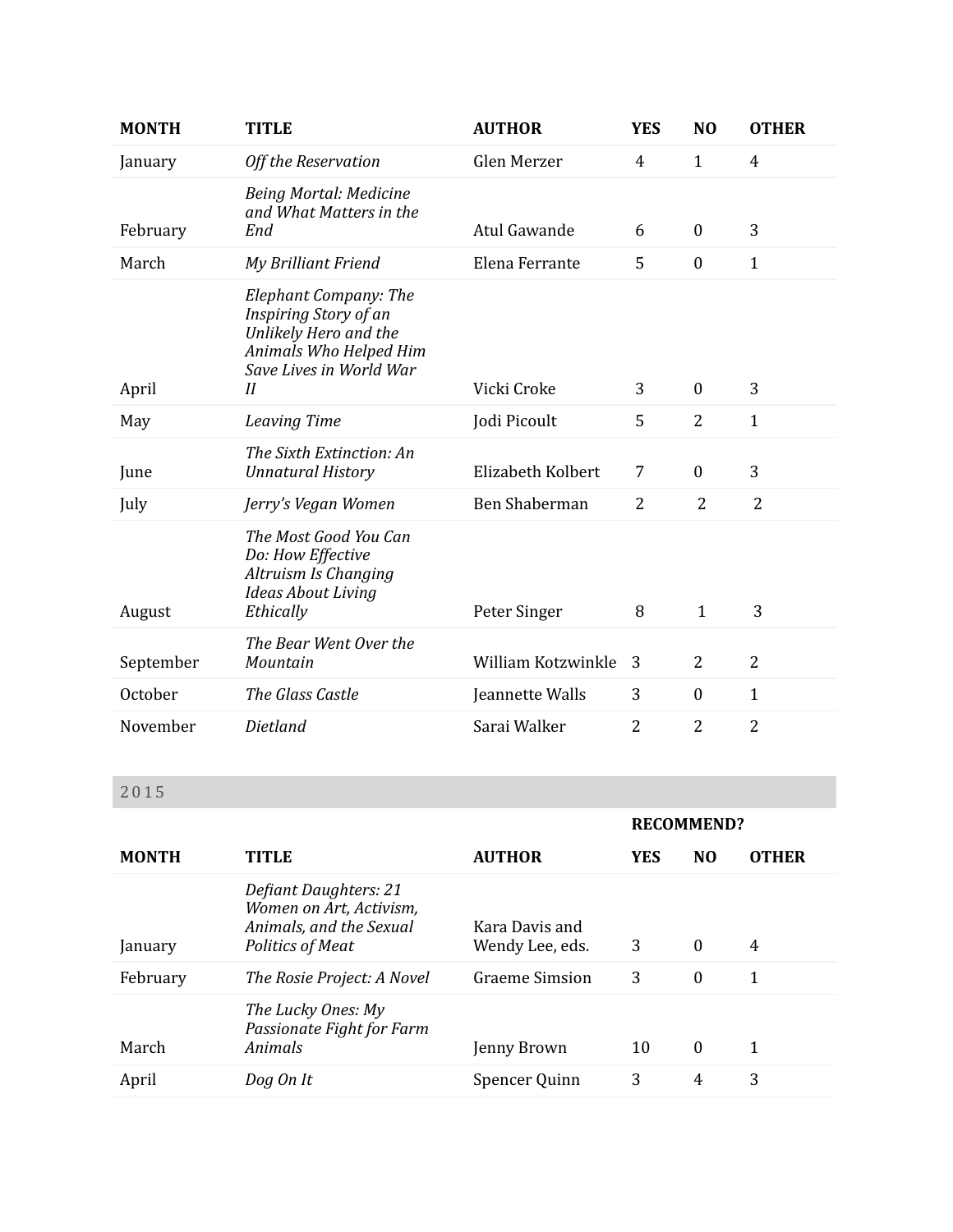| May          | A Fighting Chance                                                                                                                             | Elizabeth Warren                   | 8              | $\mathbf{1}$      | $\boldsymbol{0}$ |
|--------------|-----------------------------------------------------------------------------------------------------------------------------------------------|------------------------------------|----------------|-------------------|------------------|
| June         | The Storied Life of A.J.<br>Fikry                                                                                                             | Gabrielle Zevin                    | 5              | $\boldsymbol{0}$  | $\mathbf{1}$     |
| July         | The Lusty Vegan: A<br>Cookbook and<br>Relationship Manifesto<br>for Vegans and Those<br>Who Love Them                                         | Ayinde Howell and<br>Zoe Eisenberg | $\mathbf{1}$   | 3                 | 5                |
| August       | The Adventures of Vivian<br>Sharpe, Vegan Superhero                                                                                           | Marla Rose                         | 7              | $\boldsymbol{0}$  | $\boldsymbol{0}$ |
| September    | Will Travel for Vegan<br>Food                                                                                                                 | Kristin Lajeunesse                 | 8              | $\mathbf{1}$      | 3                |
| October      | Lord of the Flies                                                                                                                             | William Golding                    | $\overline{4}$ | $\mathbf{1}$      | 3                |
| November     | The Astronaut Wives Club                                                                                                                      | Lily Koppel                        | 4              | $\mathbf{1}$      | $\overline{4}$   |
| 2014         |                                                                                                                                               |                                    |                |                   |                  |
|              |                                                                                                                                               |                                    |                | <b>RECOMMEND?</b> |                  |
| <b>MONTH</b> | <b>TITLE</b>                                                                                                                                  | <b>AUTHOR</b>                      | <b>YES</b>     | N <sub>O</sub>    | <b>OTHER</b>     |
| January      | Where'd You Go,<br><b>Bernadette</b>                                                                                                          | Maria Semple                       | 7              | $\boldsymbol{0}$  | 3                |
| February     | My Beloved World                                                                                                                              | Sonia Sotomayor                    | 9              | $\boldsymbol{0}$  | $\mathbf{1}$     |
|              |                                                                                                                                               |                                    |                |                   |                  |
| March        | Tell the Wolves I'm Home                                                                                                                      | Carol Rifka Brunt                  | 6              | $\boldsymbol{0}$  | $\boldsymbol{0}$ |
| April        | Veganomics: The<br><b>Surprising Science on</b><br><b>What Motivates</b><br>Vegetarians, from the<br><b>Breakfast Table to the</b><br>Bedroom | Nick Cooney                        | 15             | $\boldsymbol{0}$  | $\boldsymbol{0}$ |
| May          | The Chain                                                                                                                                     | Robin Lamont                       | 2              | $\overline{2}$    | $\mathbf{1}$     |
| June         | The Genius of Dogs                                                                                                                            | Brian Hare and<br>Vanessa Woods    | $\mathbf{1}$   | $\boldsymbol{0}$  | 3                |
| July         | The Odds: A Love Story                                                                                                                        | Stewart O'Nan                      | 6              | $\mathbf{1}$      | $\mathbf{1}$     |
| August       | Prosperity without<br>Growth: Economics for a<br><b>Finite Planet</b>                                                                         | Tim Jackson                        | 6              | $\boldsymbol{0}$  | $\overline{4}$   |
| September    | The Awareness                                                                                                                                 | Gene Stone and Jon<br>Doyle        | $\mathbf{1}$   | $\overline{2}$    | $\overline{2}$   |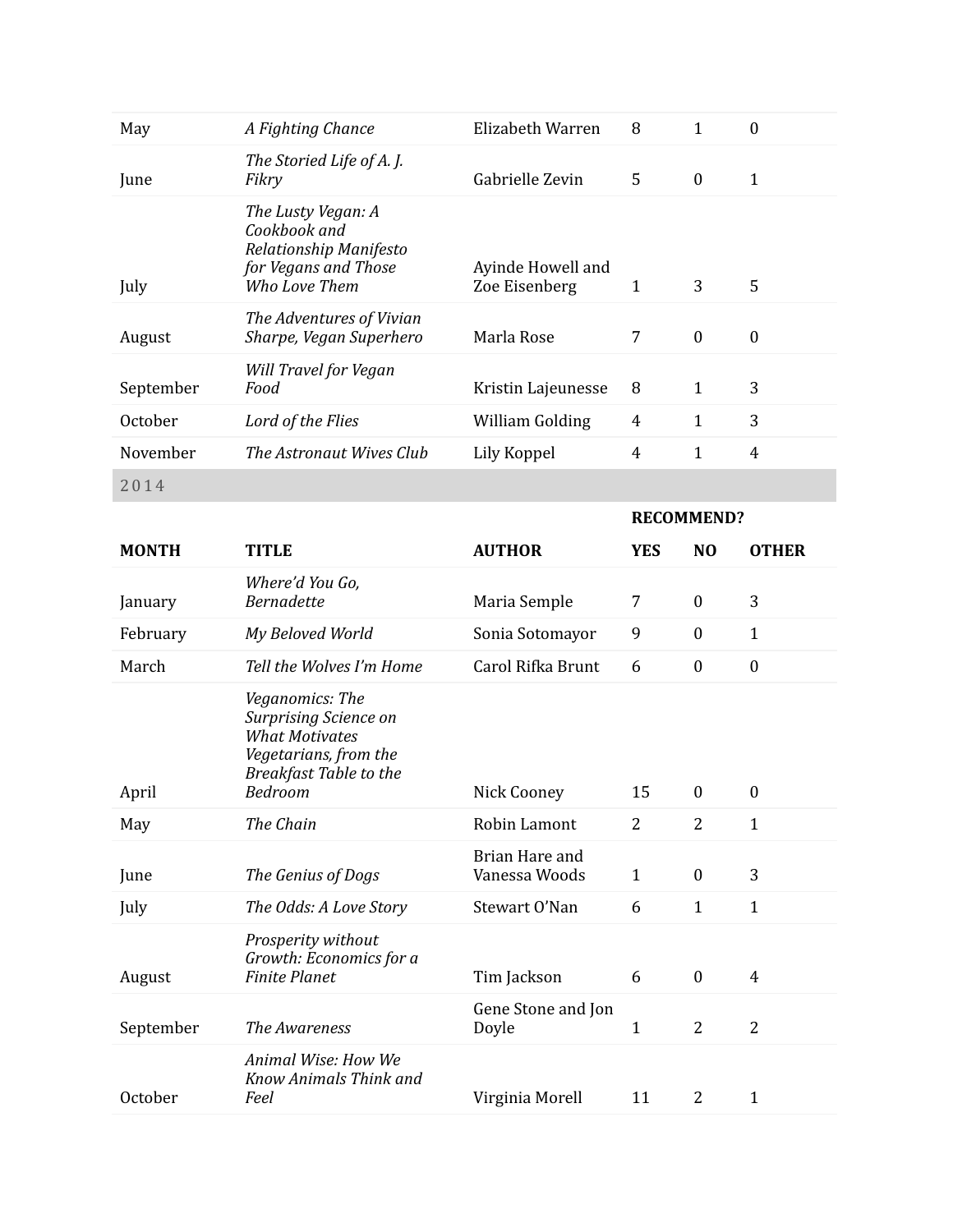| November     | We Are All Completely<br><b>Beside Ourselves</b>                                                                        | Karen Joy Fowler      | 6                 | $\boldsymbol{0}$ | $\boldsymbol{0}$ |
|--------------|-------------------------------------------------------------------------------------------------------------------------|-----------------------|-------------------|------------------|------------------|
| 2013         |                                                                                                                         |                       |                   |                  |                  |
|              |                                                                                                                         |                       | <b>RECOMMEND?</b> |                  |                  |
| <b>MONTH</b> | <b>TITLE</b>                                                                                                            | <b>AUTHOR</b>         | <b>YES</b>        | N <sub>O</sub>   | <b>OTHER</b>     |
| January      | The Bond                                                                                                                | <b>Wayne Pacelle</b>  | 6                 | $\boldsymbol{0}$ | $\boldsymbol{0}$ |
| February     | Gilead                                                                                                                  | Marilynne<br>Robinson | $\mathbf{1}$      | $\mathbf{0}$     | 3                |
| March        | <b>Rin Tin Tin</b>                                                                                                      | Susan Orlean          | 8                 | $\mathbf{0}$     | $\overline{2}$   |
| April        | <b>Dandelion Wine</b>                                                                                                   | Ray Bradbury          | 5                 | $\boldsymbol{0}$ | $\overline{2}$   |
| May          | Quiet: The Power of<br>Introverts in a World that<br>Can't Stop Talking                                                 | Susan Cain            | 13                | $\boldsymbol{0}$ | $\mathbf{1}$     |
| June         | Three Bags Full                                                                                                         | Leonie Swann          | 3                 | $\boldsymbol{0}$ | $\mathbf{1}$     |
| July         | Wild                                                                                                                    | Cheryl Strayed        | 15                | $\boldsymbol{0}$ | $\boldsymbol{0}$ |
| August       | The Weird Sisters                                                                                                       | <b>Eleanor Brown</b>  | 3                 | $\mathbf{1}$     | 3                |
| September    | <b>Infidel</b>                                                                                                          | Ayaan Hirsi Ali       | 3                 | $\mathbf{1}$     | $\mathbf{1}$     |
| October      | How It All Began                                                                                                        | Penelope Lively       | 5                 | $\boldsymbol{0}$ | $\boldsymbol{0}$ |
| November     | Finding Ultra: Rejecting<br>Middle Age, Becoming<br>One of the World's Fittest<br>Men, and Discovering<br><b>Myself</b> | <b>Rich Roll</b>      | 16                | 1                | $\mathbf{1}$     |

|              |                                                                                   |                | <b>RECOMMEND?</b> |                  |                  |
|--------------|-----------------------------------------------------------------------------------|----------------|-------------------|------------------|------------------|
| <b>MONTH</b> | <b>TITLE</b>                                                                      | <b>AUTHOR</b>  | <b>YES</b>        | N <sub>O</sub>   | <b>OTHER</b>     |
| January      | The Straight Man                                                                  | Richard Russo  | 2                 | $\boldsymbol{0}$ | 1                |
| February     | The Tiger: A True Story of<br>Vengeance and Survival                              | John Vailllant | 12                | $\theta$         | $\boldsymbol{0}$ |
| March        | When the Killing's Done                                                           | T.C. Boyle     | 2                 | 6                | 2                |
| April        | Moonwalking with<br>Einstein: The Art and<br>Science of Remembering<br>Everything | Joshua Foer    | 9                 | $\theta$         |                  |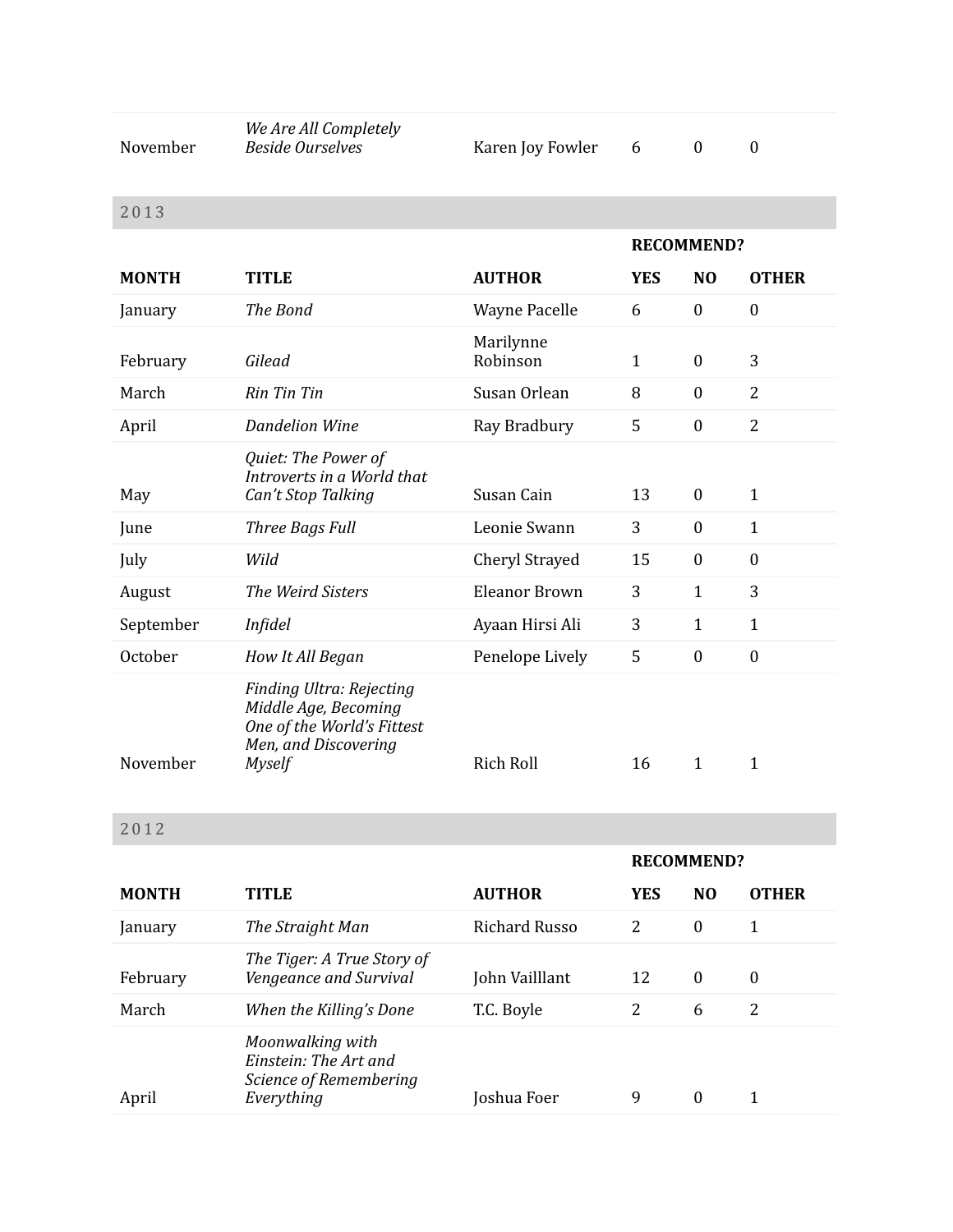| May       | Netherland                                                                                          | Joseph O'Neill            | 2  | 2                | 1                |
|-----------|-----------------------------------------------------------------------------------------------------|---------------------------|----|------------------|------------------|
| June      | <b>Animal Impact: Secrets</b><br>Proven to Achieve Results<br>and Move the World                    | Caryn Ginsberg            | 11 | $\overline{0}$   | $\theta$         |
| July      | Lolly Willowes                                                                                      | Sylvia Townsend<br>Warner | 3  | $\boldsymbol{0}$ | 1                |
| August    | Born to Run: A Hidden<br>Tribe, Superathletes, and<br>the Greatest Race the<br>World Has Never Seen | Christopher<br>McDougall  | 13 | $\overline{0}$   | 1                |
| September | The Submission                                                                                      | Amy Waldman               | 4  | 1                | $\theta$         |
| October   | Transition                                                                                          | Chaz Bono                 | 5  | $\boldsymbol{0}$ | $\boldsymbol{0}$ |
| November  | The Marriage Plot                                                                                   | Jeffrey Eugenides         | 2  | $\boldsymbol{0}$ | 0                |

|              |                                                                           |                           |            | <b>RECOMMEND?</b> |                  |
|--------------|---------------------------------------------------------------------------|---------------------------|------------|-------------------|------------------|
| <b>MONTH</b> | <b>TITLE</b>                                                              | <b>AUTHOR</b>             | <b>YES</b> | N <sub>0</sub>    | <b>OTHER</b>     |
| January      | <b>Eating Animals</b>                                                     | Jonathan Safran<br>Foer   | 15         | $\boldsymbol{0}$  | $\mathbf{1}$     |
| February     | Sag Harbor                                                                | Colson Whitehead          | 6          | $\boldsymbol{0}$  | $\mathbf{1}$     |
| March        | No One Would Listen: A<br><b>True Financial Thriller</b>                  | <b>Harry Markopolos</b>   | 11         | $\boldsymbol{0}$  | $\boldsymbol{0}$ |
| April        | The Vampire and The<br>Vegan                                              | Merlene Alicia<br>Vassall | 10         | $\boldsymbol{0}$  | $\overline{2}$   |
| May          | Farm Sanctuary:<br>Changing Hearts and<br>Minds About Animals and<br>Food | Gene Baur                 | 7          | $\boldsymbol{0}$  | $\boldsymbol{0}$ |
| June         | Let the Great World Spin                                                  | Colum McCann              | 2          | $\boldsymbol{0}$  | $\overline{2}$   |
| July         | The Immortal Life of<br>Henrietta Lacks                                   | Rebecca Skloot            | 8          | $\boldsymbol{0}$  | $\boldsymbol{0}$ |
| August       | The Imperfectionists                                                      | Tom Rachman               | 6          | 3                 | $\boldsymbol{0}$ |
| September    | Just Kids                                                                 | Patti Smith               | 7          | $\mathbf{0}$      | $\mathbf{1}$     |
| October      | Anthill                                                                   | E.O. Wilson               | 4          | $\boldsymbol{0}$  | $\mathbf{1}$     |
| November     | The World Peace Diet                                                      | Will Tuttle               | 4          | $\mathbf{1}$      | 3                |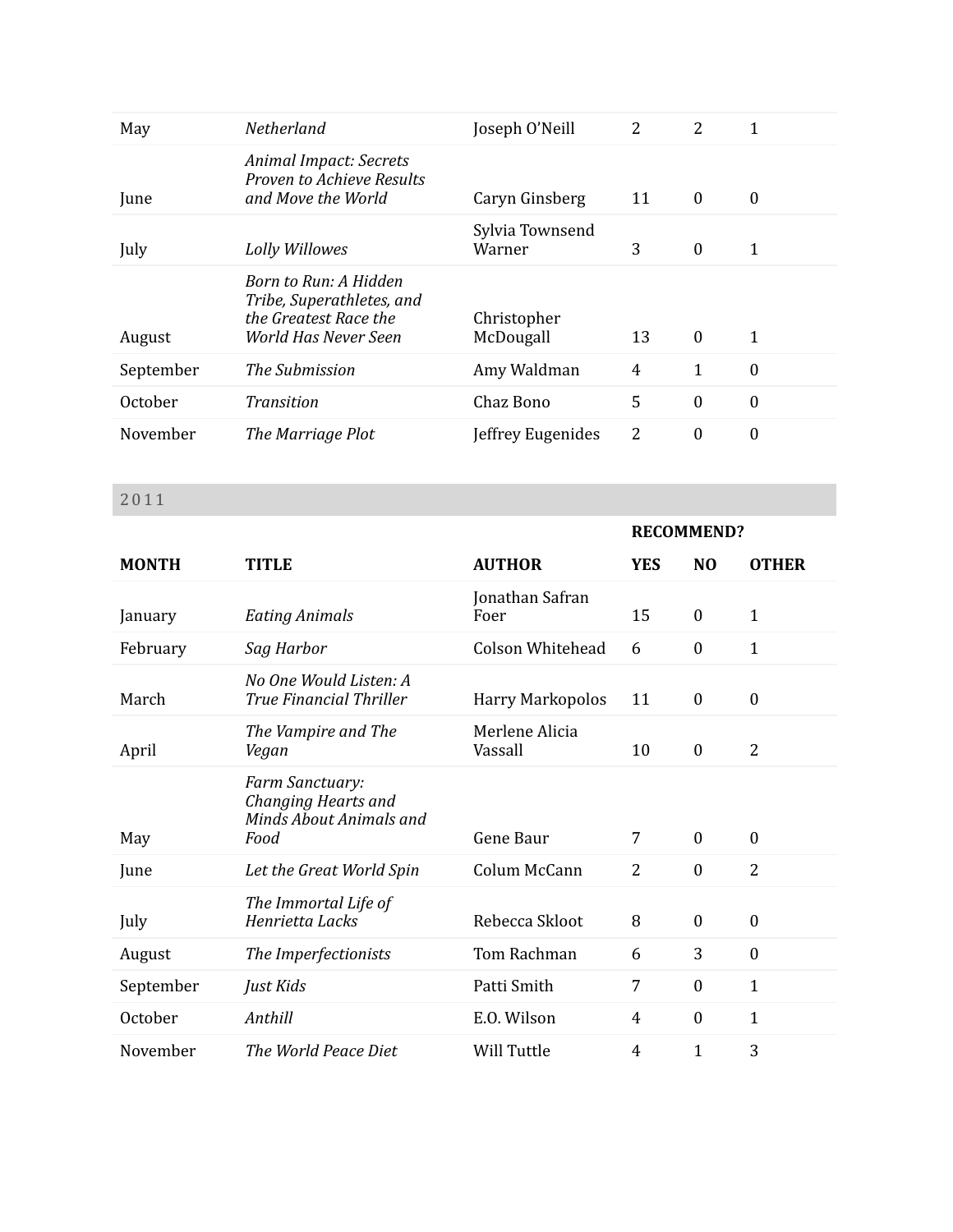|              |                                                                                         |                         | <b>RECOMMEND?</b> |                  |                  |
|--------------|-----------------------------------------------------------------------------------------|-------------------------|-------------------|------------------|------------------|
| <b>MONTH</b> | <b>TITLE</b>                                                                            | <b>AUTHOR</b>           | <b>YES</b>        | N <sub>O</sub>   | <b>OTHER</b>     |
| January      | The Great Man                                                                           | Kate Christensen        | 10                | $\mathbf{0}$     | 3                |
| February     | A Long Way Gone:<br>Memoirs of a Boy Soldier                                            | <b>Ishmael Beah</b>     | 9                 | $\boldsymbol{0}$ | $\boldsymbol{0}$ |
| March        | <b>Stoner</b>                                                                           | John Williams           | 5                 | $\mathbf{0}$     | $\mathbf{1}$     |
| April        | Animals Make Us Human                                                                   | Temple Grandin          | $\overline{7}$    | $\mathbf{1}$     | 3                |
| May          | The Elegance of the<br>Hedgehog                                                         | <b>Muriel Barbery</b>   | 5                 | $\mathbf{1}$     | $\overline{2}$   |
| June         | The Geography of Bliss                                                                  | Eric Weiner             | 11                | $\mathbf{1}$     | 3                |
| July         | The Heart is a Lonely<br>Hunter                                                         | <b>Carson McCullers</b> | 5                 | $\boldsymbol{0}$ | $\mathbf{1}$     |
| August       | Your Inner Fish: A Journet<br>into the 3.5 Billion Year<br>History of the Human<br>Body | Neil Shubin             | 4                 | $\mathbf{0}$     | $\mathbf{1}$     |
| September    | The Art of Racing in the<br>Rain                                                        | <b>Garth Stein</b>      | $\overline{2}$    | $\overline{2}$   | $\overline{2}$   |
| October      | A Walk in the Woods:<br>Rediscovering America on<br>the Appalachian Trail               | <b>Bill Bryson</b>      | 9                 | $\theta$         | $\boldsymbol{0}$ |
| November     | The Lovely Bones                                                                        | Alice Sebold            | 6                 | $\overline{2}$   | $\mathbf{1}$     |

|              |                                                                   |                   | Recommend? |                |              |
|--------------|-------------------------------------------------------------------|-------------------|------------|----------------|--------------|
| <b>MONTH</b> | <b>TITLE</b>                                                      | <b>AUTHOR</b>     | <b>YES</b> | N <sub>0</sub> | <b>OTHER</b> |
| January      | Nim Chimpsky: The<br>Chimp Who Would Be<br>Human                  | Elizabeth Hess    | 5.         | $\theta$       | $\theta$     |
| February     | The Beautiful Things<br><b>That Heaven Bears</b>                  | Dinaw Mengestu    | 9          | $\theta$       | 1            |
| March        | In Praise of Slowness:<br>Challenging the Cult of<br><b>Speed</b> | Carl Honore       | 7          | 3              | 1            |
| April        | The Dogs of Babel                                                 | Carolyn Parkhurst | 4          |                | 2            |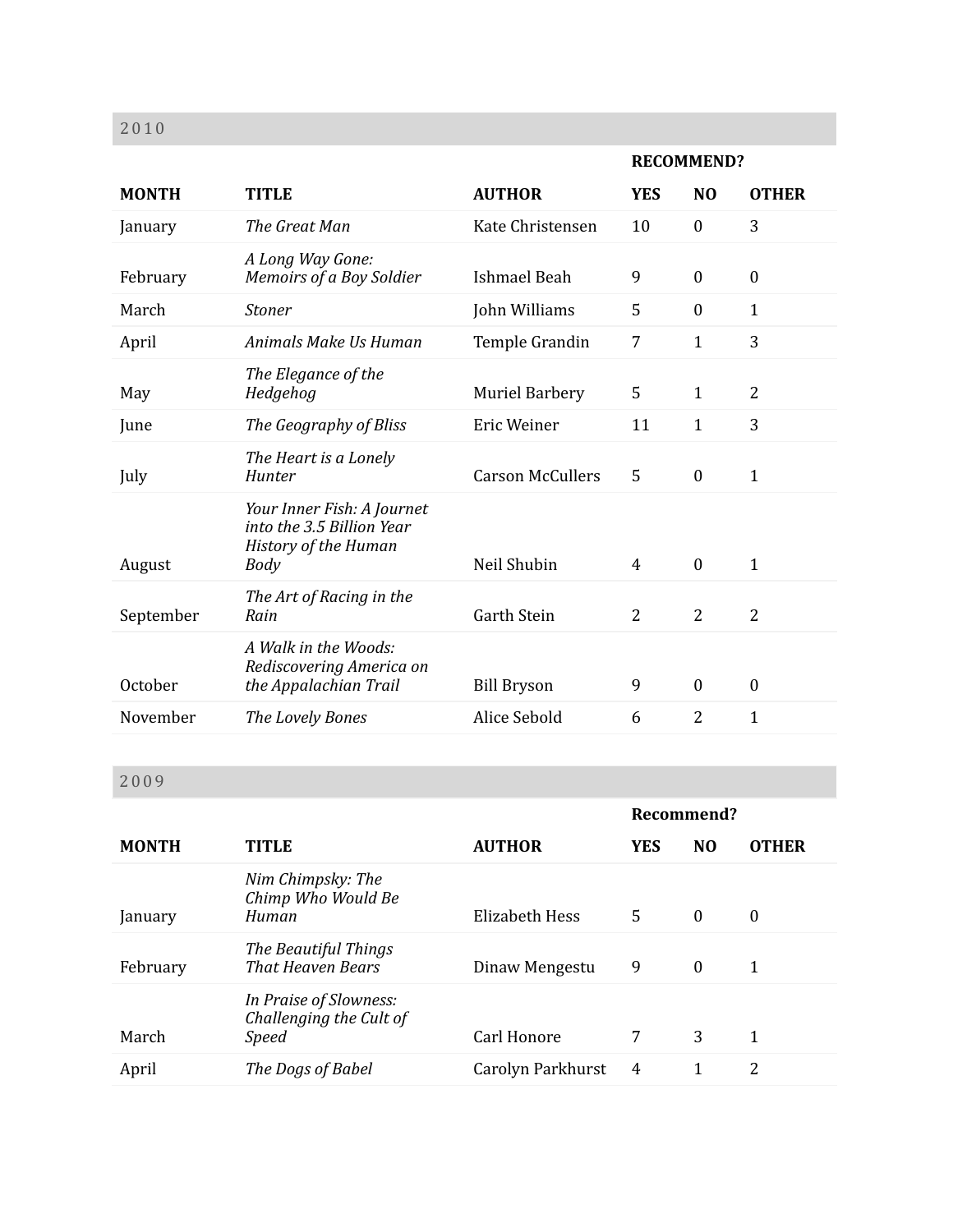| May       | Around the World on Two<br>Wheels: Annie<br>Londonderry's<br>Extraordinary Ride     | Peter Zheutlin                              | 5              | $\mathbf{0}$     | $\boldsymbol{0}$ |
|-----------|-------------------------------------------------------------------------------------|---------------------------------------------|----------------|------------------|------------------|
| June      | <b>Flowers for Algernon</b>                                                         | Daniel Keyes                                | 4              | 1                | $\boldsymbol{0}$ |
| July      | Nudge: Improving<br>Decisions About Health,<br><b>Wealth, and Happiness</b>         | Richard Thaler and<br>Cass Sunstein         | 5              | $\boldsymbol{0}$ | 1                |
| August    | Rabbit, Run                                                                         | John Updike                                 | $\overline{2}$ | 1                | 3                |
| September | Three Cups of Tea: One<br>Man's Mission to Promote<br>Peace One School at a<br>Time | Greg Mortenson<br>and David Oliver<br>Relin | 14             | $\mathbf{1}$     | $\boldsymbol{0}$ |
| October   | Olive Kitteridge                                                                    | Elizabeth Strout                            | 5              | $\boldsymbol{0}$ | 3                |
| November  | The Vegan Monologues                                                                | Ben Shaberman                               | 16             | $\overline{0}$   | 3                |

|              |                                                                                                                                          |                        | Recommend? |                  |                  |
|--------------|------------------------------------------------------------------------------------------------------------------------------------------|------------------------|------------|------------------|------------------|
| <b>MONTH</b> | <b>TITLE</b>                                                                                                                             | <b>AUTHOR</b>          | <b>YES</b> | N <sub>0</sub>   | <b>OTHER</b>     |
| January      | Pleasurable Kingdom                                                                                                                      | Jonathan Balcombe      | 9          | $\boldsymbol{0}$ | $\boldsymbol{0}$ |
| February     | <b>Water for Elephants</b>                                                                                                               | Sara Gruen             | 3          | $\boldsymbol{0}$ | $\boldsymbol{0}$ |
| March        | Never Cry Wolf: Amazing<br>True Story of Life Among<br><b>Arctic Wolves</b>                                                              | <b>Farley Mowat</b>    | 9          | $\mathbf{0}$     | $\boldsymbol{0}$ |
| April        | The Tempest                                                                                                                              | William<br>Shakespeare | 7          | $\boldsymbol{0}$ | $\overline{2}$   |
| May          | Animal, Vegetable,<br>Miracle: A Year of Food<br>Life                                                                                    | Barbara Kingsolver     | 5          | $\mathbf{1}$     | $\theta$         |
| June         | A Long Fatal Love Chase                                                                                                                  | Louisa May Alcott      | 3          | $\mathbf{1}$     | $\mathbf{1}$     |
| July         | The Travels of a T-Shirt in<br>the Global Economy: An<br>Economist Examines the<br>Markets, Power, and<br><b>Politics of World Trade</b> | Pietra Rivoli          | 10         | $\mathbf{0}$     | $\overline{0}$   |
| August       | Tales of the City                                                                                                                        | Armistead Maupin       | 7          | $\boldsymbol{0}$ | $\boldsymbol{0}$ |
| September    | <b>How Starbucks Saved My</b><br>Life                                                                                                    | Michael Gates Gill     | 10         | $\overline{0}$   | $\boldsymbol{0}$ |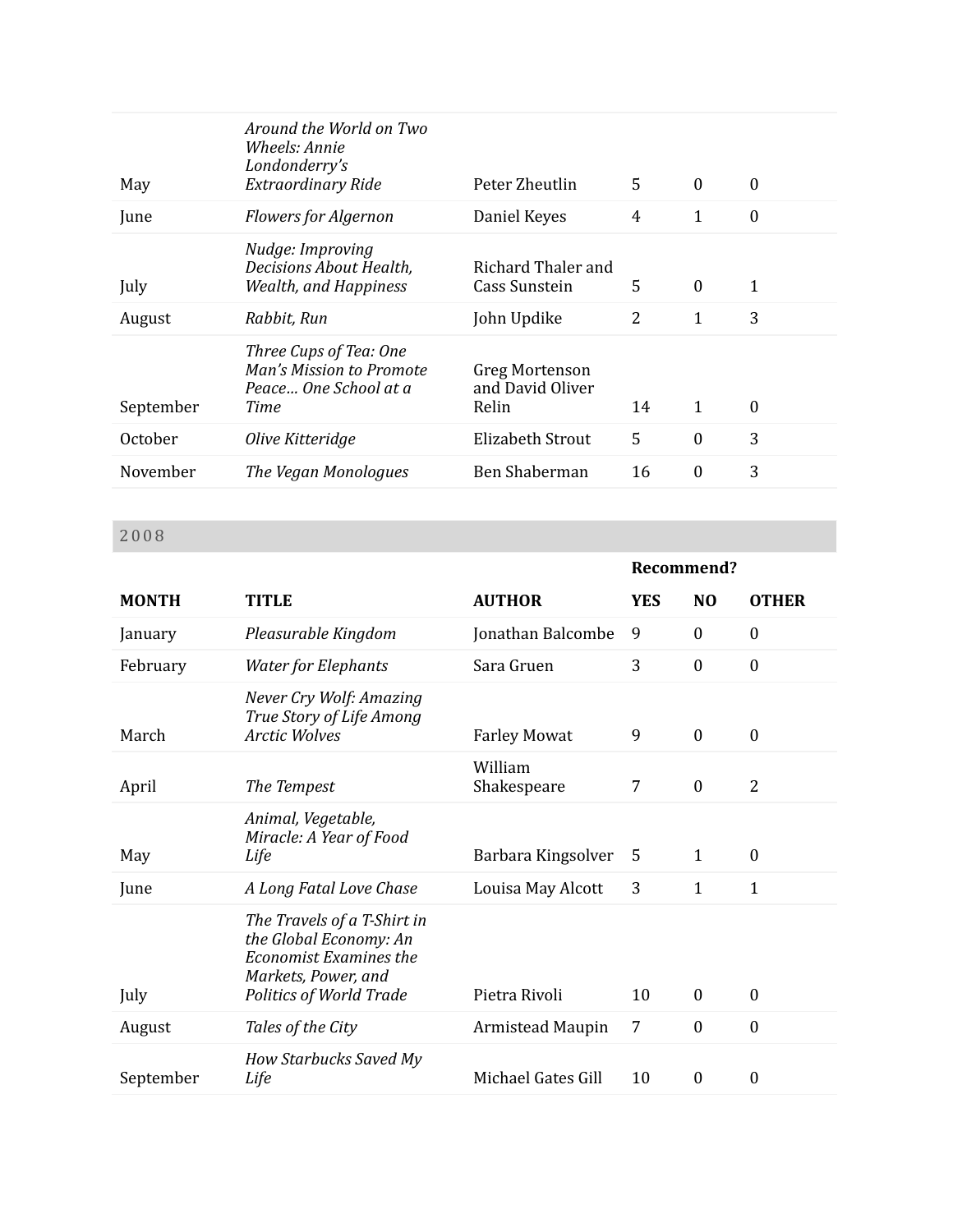| October  | Caucasia             | Danzy Senna  |  |  |
|----------|----------------------|--------------|--|--|
| November | The World Without Us | Alan Weisman |  |  |

|              |                                                                                                                         |                        |                   | <b>RECOMMEND?</b> |                  |
|--------------|-------------------------------------------------------------------------------------------------------------------------|------------------------|-------------------|-------------------|------------------|
| <b>MONTH</b> | <b>TITLE</b>                                                                                                            | <b>AUTHOR</b>          | <b>YES</b>        | N <sub>O</sub>    | <b>OTHER</b>     |
| January      | The Jane Austen Book<br>Club                                                                                            | Karen Jay Fowler       | $\overline{2}$    | $\mathbf{1}$      | 3                |
| February     | For the Prevention of<br>Cruelty: the history and<br>legacy of animal rights<br>activism in the United<br><b>States</b> | Diane L. Beers         | 3                 | $\boldsymbol{0}$  | $\mathbf{1}$     |
| March        | The Heidi Chronicles,<br><b>Uncommon Women and</b><br>Others, and Isn't It<br>Romantic                                  | Wendy Wasserstein      | - 8               | $\boldsymbol{0}$  | $\mathbf{1}$     |
| April        | Harvest for Hope: A Guide<br>to Mindful Eating                                                                          | Jane Goodall           | 3                 | $\boldsymbol{0}$  | $\boldsymbol{0}$ |
| May          | Slaughterhouse-Five                                                                                                     | Kurt Vonnegut          | 9                 | $\boldsymbol{0}$  | $\mathbf{1}$     |
| June         | Night                                                                                                                   | Elie Wiesel            | 7                 | $\boldsymbol{0}$  | $\boldsymbol{0}$ |
| July         | Timbuktu                                                                                                                | Paul Auster            | 5                 | $\boldsymbol{0}$  | $\mathbf{1}$     |
| August       | The Mating Mind: How<br>Sexual Choice Shaped the<br><b>Evolution of Human</b><br><b>Nature</b>                          | <b>Geoffrey Miller</b> | 2                 | $\mathbf{1}$      | $\boldsymbol{0}$ |
| September    | <b>Black Beauty</b>                                                                                                     | Anna Sewell            | $\overline{4}$    | $\boldsymbol{0}$  | $\mathbf{1}$     |
| October      | Voodoo Science: The Road<br>from Foolishness to Fraud                                                                   | <b>Robert Park</b>     | 5                 | $\boldsymbol{0}$  | $\boldsymbol{0}$ |
| November     | Unsafe Harbor: A Rachel<br>Porter Mystery                                                                               | Jessica Speart         | $\overline{2}$    | 5                 | 3                |
|              |                                                                                                                         |                        |                   |                   |                  |
| 2006         |                                                                                                                         |                        |                   |                   |                  |
|              |                                                                                                                         |                        | <b>RECOMMEND?</b> |                   |                  |
| <b>MONTH</b> | <b>TITLE</b>                                                                                                            | <b>AUTHOR</b>          | <b>YES</b>        | N <sub>O</sub>    | <b>OTHER</b>     |
| January      | Confessions of an<br>Economic Hit Man                                                                                   | John Perkins           | 10                | $\boldsymbol{0}$  | 2                |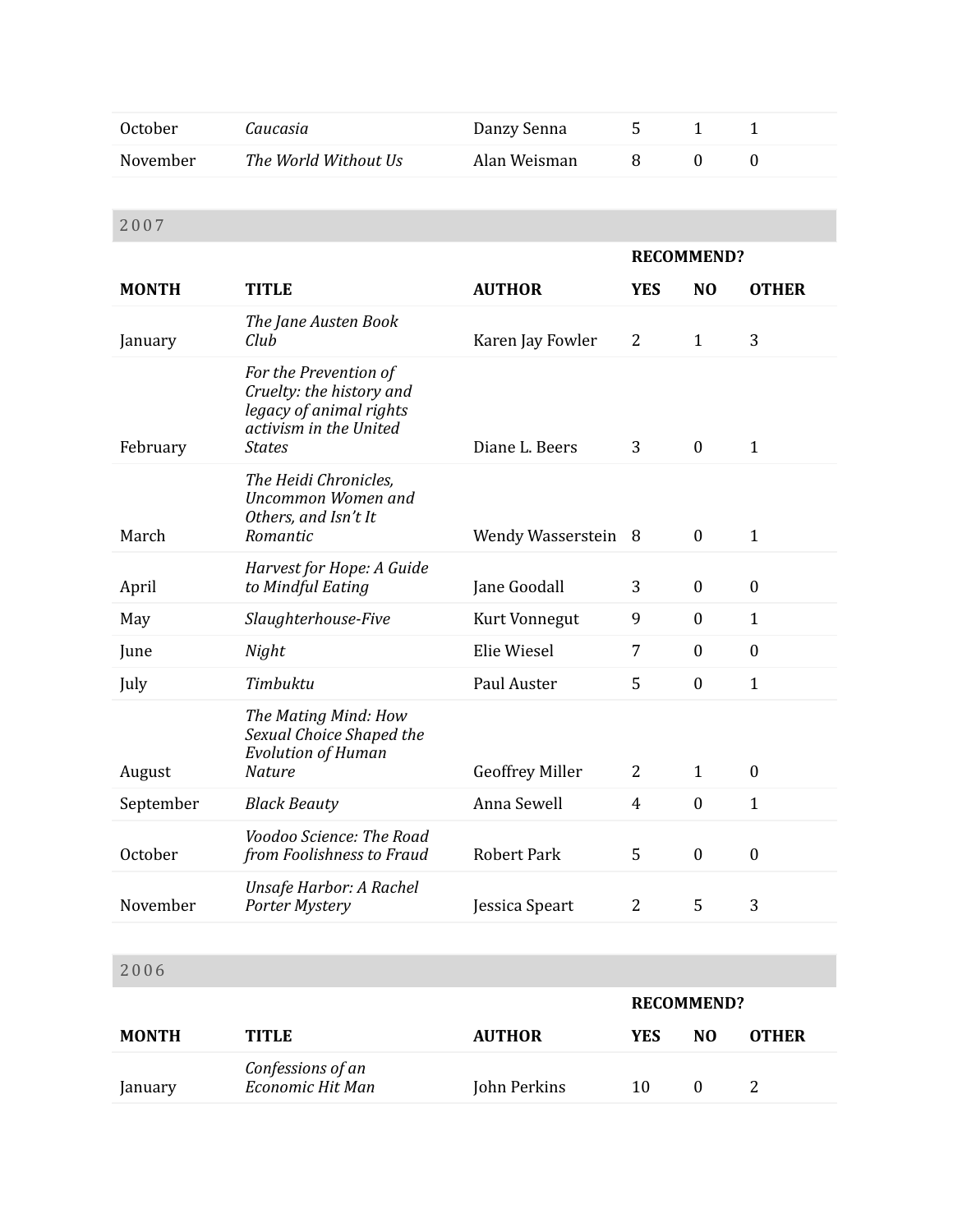| February  | Rubyfruit Jungle                                                                       | Rita Mae Brown          | 12 | $\mathbf{1}$     | $\mathbf{1}$     |
|-----------|----------------------------------------------------------------------------------------|-------------------------|----|------------------|------------------|
| March     | The Beak of the Finch: A<br>Story of Evolution in Our<br>Time                          | Jonathan Weiner         | 5  | $\boldsymbol{0}$ | $\overline{2}$   |
| April     | Lost in the City                                                                       | Edward P. Jones         | 8  | $\mathbf{1}$     | $\mathbf{1}$     |
| May       | Bayou Farewell: the rich<br>life and tragic death of<br>Louisiana's cajun coast        | Mike Tidwell            | 6  | $\boldsymbol{0}$ | $\mathbf{0}$     |
| June      | The Curious Incident of<br>the Dog in the Night-Time                                   | Mark Haddon             | 10 | $\boldsymbol{0}$ | $\mathbf{1}$     |
| July      | Persepolis: The Story of a<br>Childhood                                                | Marjane Satrapi         | 7  | $\boldsymbol{0}$ | $\boldsymbol{0}$ |
| August    | Extremely Loud and<br><b>Incredibly Close</b>                                          | Jonathan Safran<br>Foer | 7  | $\boldsymbol{0}$ | $\boldsymbol{0}$ |
| September | <b>Banker to the Poor:</b><br>micro-lending and the<br>battle against world<br>poverty | <b>Muhammad Yunus</b>   | 5  | $\mathbf{0}$     | $\mathbf{0}$     |
| October   | Sammy's Hill                                                                           | Kristin Gore            | 2  | $\boldsymbol{0}$ | $\overline{2}$   |
| November  | Reading Lolita in Tehran:<br>A Memoir in Books                                         | Azar Nafisi             | 4  | $\mathbf{1}$     | 3                |
| December  | <b>VSDC Holiday Event</b>                                                              |                         |    |                  |                  |

|              |                                                           |                       | Recommend?       |                  |                  |
|--------------|-----------------------------------------------------------|-----------------------|------------------|------------------|------------------|
| <b>MONTH</b> | <b>TITLE</b>                                              | <b>AUTHOR</b>         | <b>YES</b>       | N <sub>0</sub>   | <b>OTHER</b>     |
| January      | The Awakening                                             | Kate Chopin           | 2                | 1                | 2                |
| February     | Silent Spring                                             | Rachel Carson         | 7                | $\overline{0}$   | $\boldsymbol{0}$ |
| March        | West of the Jordan                                        | Laila Halaby          | $\overline{2}$   | $\overline{2}$   | 1                |
| April        | Dominion                                                  | <b>Matthew Scully</b> | 4                | $\overline{0}$   | $\boldsymbol{0}$ |
| May          | Nathan Coulter                                            | <b>Wendell Berry</b>  | $\boldsymbol{0}$ | $\overline{2}$   | $\boldsymbol{0}$ |
| June         | Red Tails in Love: A<br>Wildlife Drama in Central<br>Park | Marie Winn            | 5                | $\boldsymbol{0}$ | $\theta$         |
| July         | The Kite Runner                                           | Khaled Hosseini       | 8                | $\theta$         | $\boldsymbol{0}$ |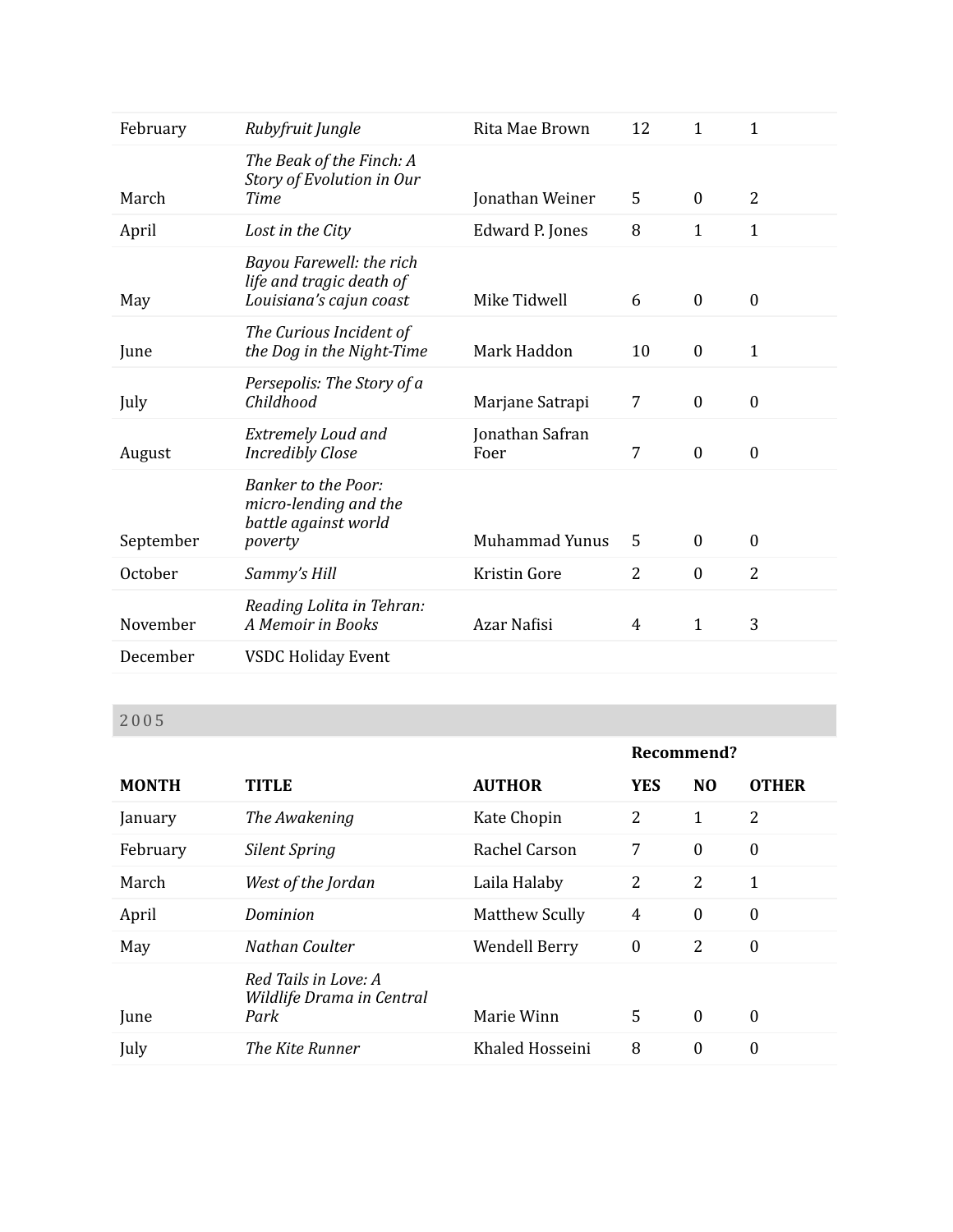| August    | Among the Bears: Raising<br>Orphaned Cubs in the<br>Wild             | Benjamin Kilham  | 1        | 2        | $\theta$ |
|-----------|----------------------------------------------------------------------|------------------|----------|----------|----------|
| September | Like Life: Stories                                                   | Lorrie Moore     | $\theta$ | 2        | 2        |
| October   | The Tipping Point: how<br>little things can make a<br>big difference | Malcolm Gladwell | 8        | 2        | 2        |
| November  | The Inn at Lake Devine                                               | Elinor Lipman    | 8        | $\bf{0}$ | 1        |
| December  | <b>VSDC Holiday Event</b>                                            |                  |          |          |          |

|              |                                                                                        |                                            | Recommend?       |                  |                  |
|--------------|----------------------------------------------------------------------------------------|--------------------------------------------|------------------|------------------|------------------|
| <b>MONTH</b> | <b>TITLE</b>                                                                           | <b>AUTHOR</b>                              | <b>YES</b>       | N <sub>O</sub>   | <b>OTHER</b>     |
| January      | Old Books, Rare Friends:<br>two literary sleuths and<br>their shared passion           | Leona Rostenberg,<br>Madeleine Stern       | 4                | $\mathbf{1}$     | $\mathbf{0}$     |
| February     | River, Cross My Heart                                                                  | Breena Clarke                              | 5                | $\mathbf{1}$     | $\mathbf{1}$     |
| March        | Nickel and Dimed: On<br>(Not) Getting By in<br>America                                 | Barbara Ehrenreich                         | 8                | $\boldsymbol{0}$ | $\mathbf{1}$     |
| April        | The Red Pony                                                                           | John Steinbeck                             | 3                | $\boldsymbol{0}$ | $\overline{2}$   |
| May          | <b>Globalization and Its</b><br><b>Discontents</b>                                     | Joseph E. Stiglitz                         | 7                | 2                | $\mathbf{1}$     |
| June         | How to be Good                                                                         | Nick Hornby                                | 9                | $\mathbf{1}$     | $\mathbf{1}$     |
| July         | Cradle to Cradle:<br>Remaking the Way We<br>Make Things                                | William<br>McDonough,<br>Michael Braungart | 4                | $\mathbf{0}$     | $\boldsymbol{0}$ |
| August       | <b>Balzac and the Little</b><br><b>Chinese Seamstress</b>                              | Sijie Dai                                  | 5                | $\mathbf{1}$     | $\boldsymbol{0}$ |
| September    | <b>Strange Fruit: The</b><br><b>Biography of a Song</b>                                | David Margolick                            | 5                | $\overline{2}$   | $\overline{2}$   |
| October      | Tell Me a Riddle                                                                       | Tillie Olsen                               | $\boldsymbol{0}$ | $\overline{2}$   | $\overline{2}$   |
| November     | Wild Health: how animals<br>keep themselves well and<br>what we can learn from<br>them | Cindy Engel                                | 4                | $\mathbf{0}$     | $\mathbf{1}$     |
| December     | <b>VSDC Holiday Party</b>                                                              |                                            |                  |                  |                  |
|              |                                                                                        |                                            |                  |                  |                  |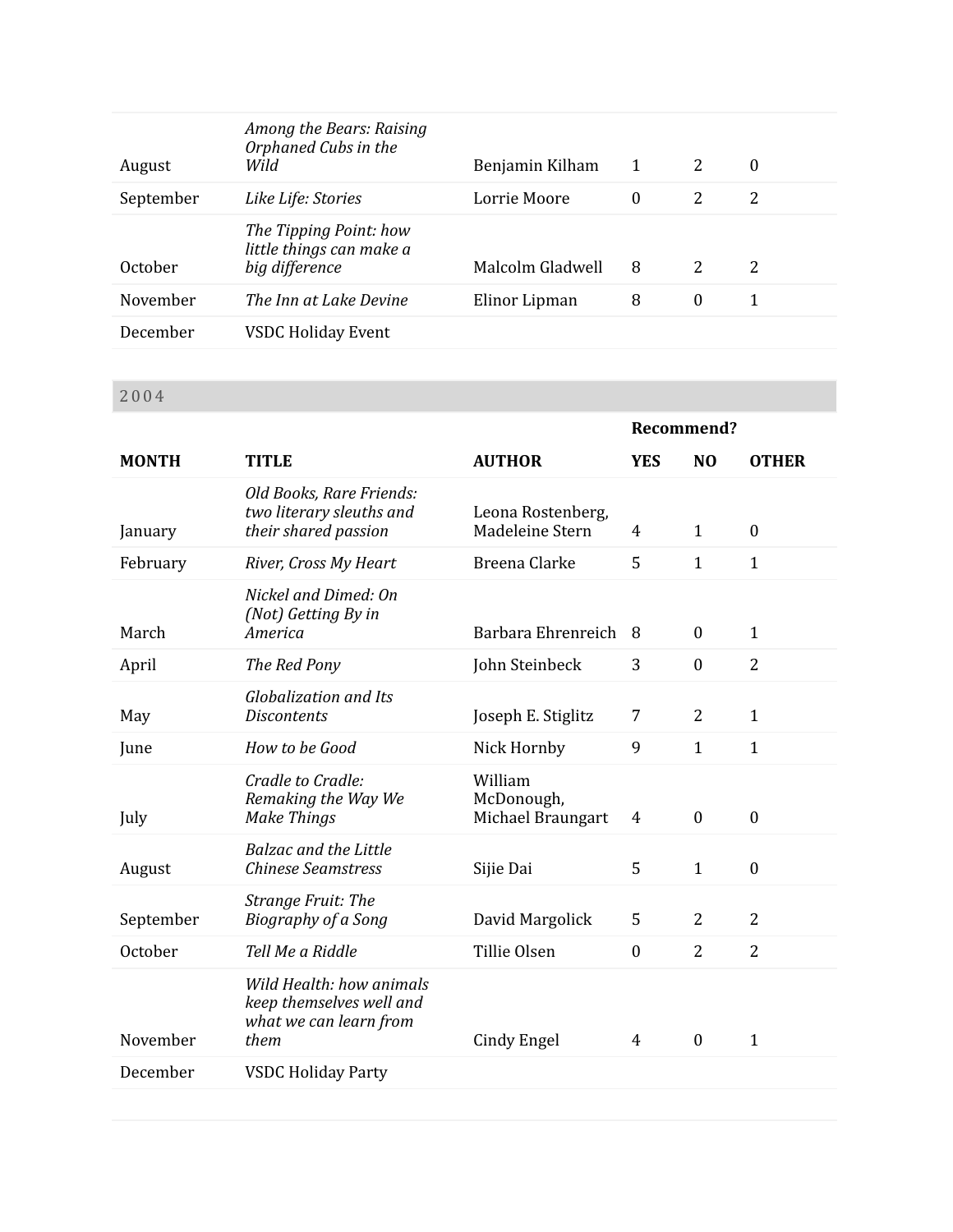|              |                                                                             |                                     | Recommend?     |                  |                |
|--------------|-----------------------------------------------------------------------------|-------------------------------------|----------------|------------------|----------------|
| <b>MONTH</b> | <b>TITLE</b>                                                                | <b>AUTHOR</b>                       | <b>YES</b>     | N <sub>O</sub>   | <b>OTHER</b>   |
| January      | Ethics into Action: Henry<br>Spira and the Animal<br><b>Rights Movement</b> | Peter Singer                        | 6              | $\mathbf{0}$     | $\mathbf{0}$   |
| February     | Headlong: A Novel                                                           | Michael Frayn                       | $\mathbf{1}$   | $\boldsymbol{0}$ | $\mathbf{1}$   |
| March        | The Botany of Desire: A<br>Plant's-Eye View of the<br>World                 | Michael Pollan                      | 5              | $\mathbf{0}$     | $\mathbf{0}$   |
| April        | Disgrace                                                                    | J.M. Coetzee                        | $\overline{7}$ | $\mathbf{1}$     | $\mathbf{0}$   |
| May          | The Tao of Pooh                                                             | Benjamin Hoff                       | 11             | $\mathbf{0}$     | $\theta$       |
| June         | Mrs. Dalloway                                                               | Virginia Woolf                      | 5              | $\mathbf{1}$     | $\mathbf{1}$   |
| July         | The Wilderness World of<br>John Muir                                        | John Muir                           | 6              | $\mathbf{0}$     | $\mathbf{0}$   |
| August       | The Nanny Diaries                                                           | Emma McLaughlin<br>and Nicola Kraus | 4              | $\mathbf{1}$     | $\mathbf{1}$   |
| September    | All of One Peace, Essays<br>on Nonviolence                                  | <b>Colman McCarthy</b>              | 8              | $\mathbf{0}$     | $\mathbf{0}$   |
| October      | <b>Interpreter of Maladies</b>                                              | Jhumpa Lahiri                       | 8              | $\boldsymbol{0}$ | $\mathbf{0}$   |
| November     | Pilgrim at Tinker Creek                                                     | Annie Dillard                       | $\mathbf{1}$   | $\mathbf{0}$     | $\overline{2}$ |
| December     | Readings by group:<br>Share something up to 3<br>minutes long               |                                     |                |                  |                |

|              |                                                                    |                        | Recommend? |                |              |
|--------------|--------------------------------------------------------------------|------------------------|------------|----------------|--------------|
| <b>MONTH</b> | <b>TITLE</b>                                                       | <b>AUTHOR</b>          | <b>YES</b> | N <sub>0</sub> | <b>OTHER</b> |
| January      | I Know Why the Caged<br><b>Bird Sings</b>                          | Maya Angelou           | 3          | $\theta$       | 1            |
| February     | Me Talk Pretty One Day                                             | David Sedaris          | 4          | 1              | $\theta$     |
| March        | Girl with a Pearl Earring                                          | <b>Tracy Chavalier</b> | 1          | $\theta$       | 1            |
| April        | Living Among Meat<br>Eaters: The Vegetarian's<br>Survival Handbook | Carol J. Adams         | 2          | $\theta$       | 2            |
| May          | The Edible Woman                                                   | Margaret Atwood        | 2          | 2              | 1            |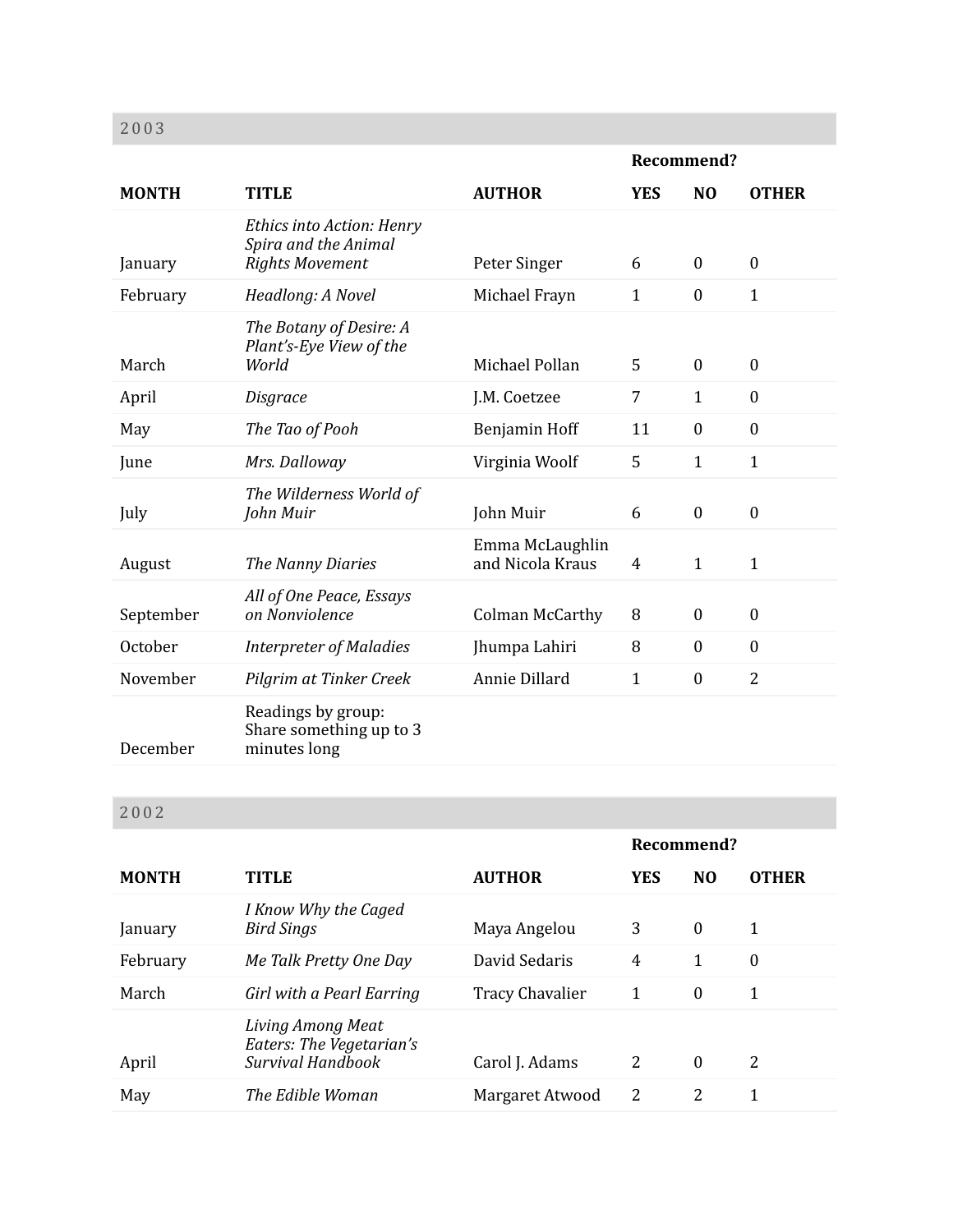| June      | The Parrot's Lament: and<br>other true tales of animal<br>intrigue, intelligence, and<br>ingenuity | Eugene Linden          | 2                | 2                | $\theta$         |
|-----------|----------------------------------------------------------------------------------------------------|------------------------|------------------|------------------|------------------|
| July      | <i>Blitzcat</i>                                                                                    | Robert Westall         | 5                | $\theta$         | 1                |
| August    | <b>Fast Food Nation</b>                                                                            | Eric Schlosser         | 7                | $\theta$         | $\boldsymbol{0}$ |
| September | The Jungle                                                                                         | <b>Upton Sinclair</b>  | 3                | $\boldsymbol{0}$ | $\boldsymbol{0}$ |
| October   | The Battle for God                                                                                 | <b>Karen Armstrong</b> | $\boldsymbol{0}$ | $\boldsymbol{0}$ | 3                |
| November  | <i>Ishmael</i>                                                                                     | Daniel Quinn           | 4                | 3                | $\boldsymbol{0}$ |
| December  | Readings by group:<br>Share something up to 3<br>minutes long                                      |                        |                  |                  |                  |

|              |                                                                          |                       | Recommend?     |                  |                  |
|--------------|--------------------------------------------------------------------------|-----------------------|----------------|------------------|------------------|
| <b>MONTH</b> | <b>TITLE</b>                                                             | <b>AUTHOR</b>         | <b>YES</b>     | N <sub>0</sub>   | <b>OTHER</b>     |
| January      | The Chosen                                                               | <b>Chaim Potok</b>    | 12             | $\mathbf{1}$     | $\mathbf{0}$     |
| February     | Through a Window                                                         | Jane Goodall          | 6              | $\mathbf{0}$     | $\mathbf{0}$     |
| March        | After the Blue                                                           | Russel Like           | $\mathbf{1}$   | $\overline{2}$   | $\overline{2}$   |
| April        | Sex on the Brain: the<br>biological differences<br>between men and women | Deborah Blum          | $\mathbf{1}$   | $\mathbf{1}$     | $\mathbf{1}$     |
| May          | Regeneration                                                             | Pat Barker            | 3              | $\boldsymbol{0}$ | $\mathbf{1}$     |
| June         | Rattling the Cage:<br>Toward Legal Rights for<br><b>Animals</b>          | <b>Steven Wise</b>    | $\mathbf{0}$   | $\boldsymbol{0}$ | 3                |
| July         | Waiting                                                                  | Ha Jin                | $\overline{4}$ | $\boldsymbol{0}$ | $\mathbf{1}$     |
| August       | Into the Wild                                                            | Jon Krakauer          | 6              | $\mathbf{1}$     | 3                |
| September    | A Home at the End of the<br>World                                        | Michael<br>Cunningham | $\overline{4}$ | $\boldsymbol{0}$ | $\boldsymbol{0}$ |
| October      | <b>How I Became Hettie</b><br>Jones                                      | Hettie Jones          | 5              | $\boldsymbol{0}$ | $\boldsymbol{0}$ |
| November     | <b>Sunshine Rider: The First</b><br>Vegetarian Western                   | Ric Lynden<br>Hardman |                |                  |                  |
| December     | Readings by group:<br>Share something up to 3<br>minutes long            |                       |                |                  |                  |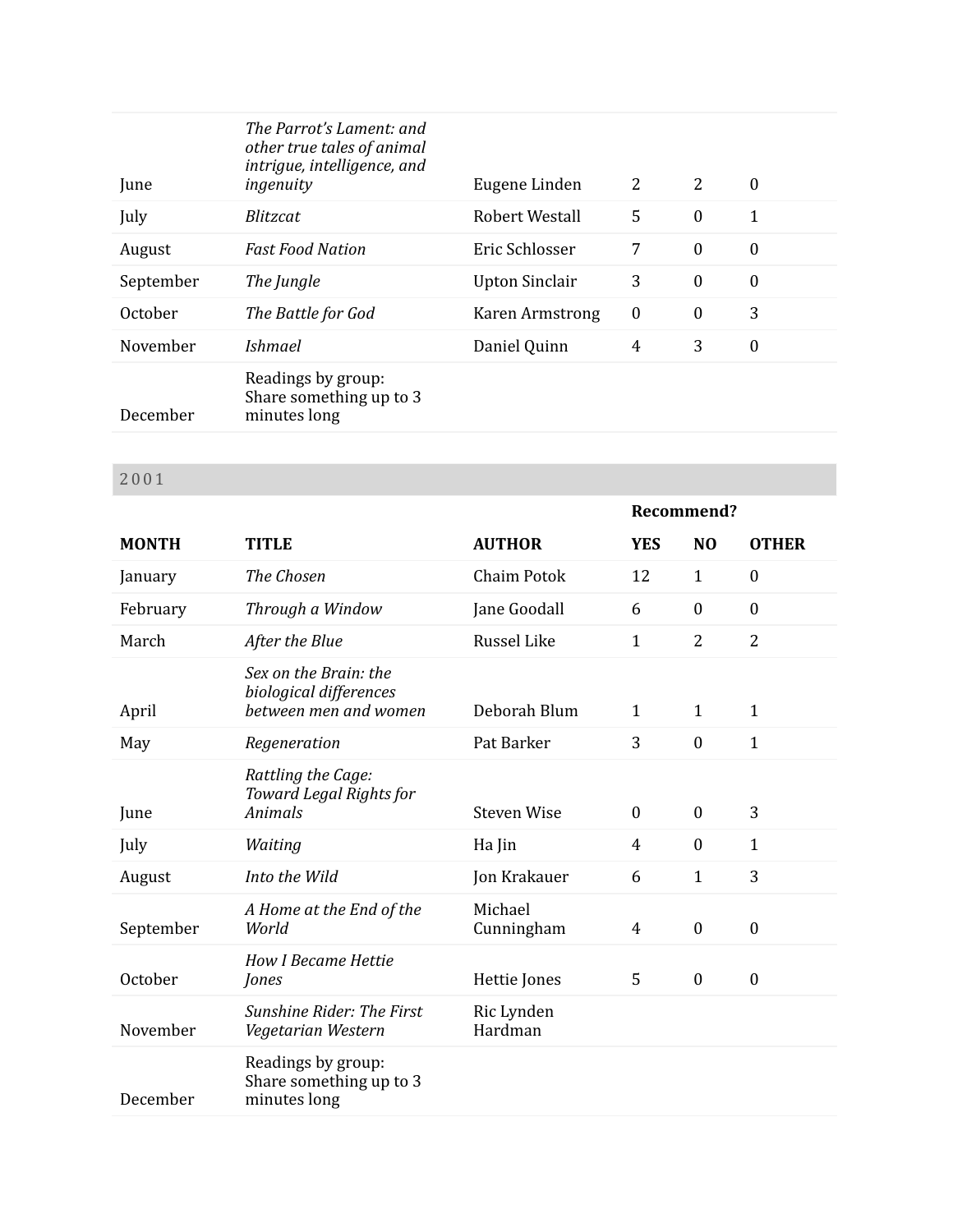|              |                                                                                |                  | Recommend?     |                  |                  |
|--------------|--------------------------------------------------------------------------------|------------------|----------------|------------------|------------------|
| <b>MONTH</b> | <b>TITLE</b>                                                                   | <b>AUTHOR</b>    | <b>YES</b>     | N <sub>0</sub>   | <b>OTHER</b>     |
| January      | The Rarest of the Rare                                                         | Diane Ackerman   | 5              | $\boldsymbol{0}$ | $\boldsymbol{0}$ |
| February     | Harry Potter and the<br>Sorcerer's Stone                                       | J. K. Rowling    | 3              | $\boldsymbol{0}$ | $\boldsymbol{0}$ |
| March        | Thoughts Without a<br>Thinker: psychotherapy<br>from a Buddhist<br>perspective | Mark Epstein     | 10             | $\overline{2}$   | $\mathbf{1}$     |
| April        | Women of Sand and<br><b>Myrrh</b>                                              | Hanan Al-Shaykh  | $\mathbf{1}$   | $\mathbf{1}$     | $\mathbf{1}$     |
| May          | Stonewall                                                                      | Martin Duberman  | 3              | $\mathbf{0}$     | $\mathbf{0}$     |
| June         | My Year of Meats                                                               | Ruth Ozeki       | 3              | $\boldsymbol{0}$ | $\mathbf{1}$     |
| July         | A Tribe Apart: A Journey<br>into the Heart of<br>American Adolescence          | Patricia Hersch  | 6              | $\boldsymbol{0}$ | $\mathbf{1}$     |
| August       | The Hundred Secret<br><b>Senses</b>                                            | Amy Tan          | 6              | $\boldsymbol{0}$ | $\boldsymbol{0}$ |
| September    | <b>Waiting to Forget</b>                                                       | Margaret Moorman | $\overline{4}$ | $\boldsymbol{0}$ | $\boldsymbol{0}$ |
| October      | To Kill a Mockingbird                                                          | Harper Lee       | 9              | $\mathbf{0}$     | $\mathbf{0}$     |
| November     | The Orchid Thief                                                               | Susan Orlean     | $\overline{4}$ | $\mathbf{1}$     | $\boldsymbol{0}$ |
| December     | Readings by group:<br>Share something up to 3<br>minutes long                  |                  |                |                  |                  |

|                |                                                                                          |                                         | Recommend? |                |              |
|----------------|------------------------------------------------------------------------------------------|-----------------------------------------|------------|----------------|--------------|
| <b>MONTH</b>   | TITLE                                                                                    | <b>AUTHOR</b>                           | <b>YES</b> | N <sub>0</sub> | <b>OTHER</b> |
| <b>January</b> | The God of Small Things                                                                  | Arundhati Roy                           | 2          |                | 3            |
| February       | Toxic Sludge is Good for<br>You! Lies, Damn Lies and<br>the Public Relations<br>Industry | John Stauber,<br><b>Sheldon Rampton</b> | 11         | $\theta$       | $\Omega$     |
| March          | <b>Animal Husbandry</b>                                                                  | Laura Zigman                            | 6          | 0              | $\theta$     |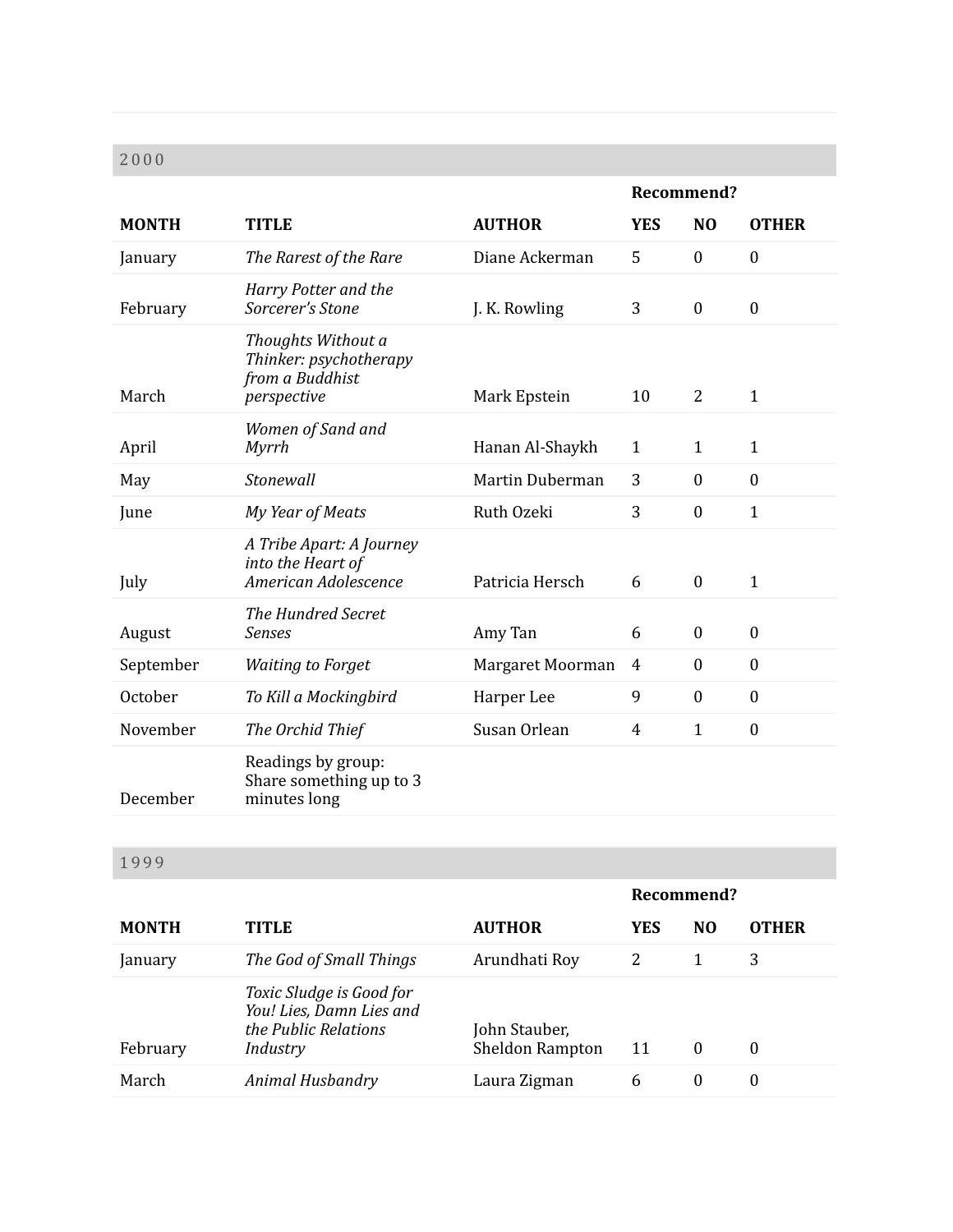| April     | Cultivating the Mind of<br>Love                                                                                                 | Thich Nhat Hanh     | 3                | $\overline{2}$   | 3                |
|-----------|---------------------------------------------------------------------------------------------------------------------------------|---------------------|------------------|------------------|------------------|
| May       | Animal Farm                                                                                                                     | George Orwell       | 13               | $\boldsymbol{0}$ | $\boldsymbol{0}$ |
| June      | Desert Solitaire                                                                                                                | <b>Edward Abbey</b> | $\overline{4}$   | $\overline{2}$   | $\overline{4}$   |
| July      | The Dispossessed                                                                                                                | Ursula LeGuin       | 5                | $\overline{2}$   | $\mathbf{1}$     |
| August    | The Call of Service: A<br>Witness to Idealism                                                                                   | <b>Robert Coles</b> | 3                | $\overline{2}$   | $\overline{2}$   |
| September | How the Garcia Girls Lost<br><b>Their Accents</b>                                                                               | Julia Alvarez       | $\boldsymbol{0}$ | 3                | 1                |
| October   | The Spirit Catches You<br>and You Fall Down: a<br>Hmong child, her<br>American doctors, and<br>the collision of two<br>cultures | Anne Fadiman        | 5                | $\overline{2}$   | $\mathbf{1}$     |
| November  | A Cry for Self-Help                                                                                                             | Jaqueline Girdner   | $\boldsymbol{0}$ | 3                | $\overline{2}$   |
| December  | Readings by group:<br>Share something up to 3<br>minutes long                                                                   |                     |                  |                  |                  |

|              |                                                               |               | Recommend?     |                  |                  |
|--------------|---------------------------------------------------------------|---------------|----------------|------------------|------------------|
| <b>MONTH</b> | TITLE                                                         | <b>AUTHOR</b> | <b>YES</b>     | N <sub>O</sub>   | <b>OTHER</b>     |
| January      | None to Accompany Me                                          | Gordimer      | $\overline{2}$ | $\boldsymbol{0}$ | 4                |
| February     | The Snow Leopard                                              | Matthiessen   | $\mathbf 1$    | $\overline{4}$   | $\overline{2}$   |
| March        | True Story: A Comedy<br><b>Novel</b>                          | Maher         | 4              | 3                | $\theta$         |
| April        | Spontaneous Healing                                           | Weil          | 7              | $\mathbf{1}$     | $\overline{0}$   |
| May          | On the Road                                                   | Kerouac       | 8              | $\boldsymbol{0}$ | $\boldsymbol{0}$ |
| June         | Long Quiet Highway:<br><b>Waking Up America</b>               | Goldberg      | 5              | $\mathbf{0}$     | $\overline{0}$   |
| July         | Martha Quest                                                  | Lessing       | 2              | $\boldsymbol{0}$ | $\mathbf{1}$     |
| August       | The Dreaded Comparison:<br><b>Human and Animal</b><br>Slavery | Spiegel       | 7              | $\boldsymbol{0}$ | $\overline{2}$   |
| September    | <b>Enormous Changes at the</b><br><b>Last Minute</b>          | Paley         | $\mathbf{1}$   | 3                | 1                |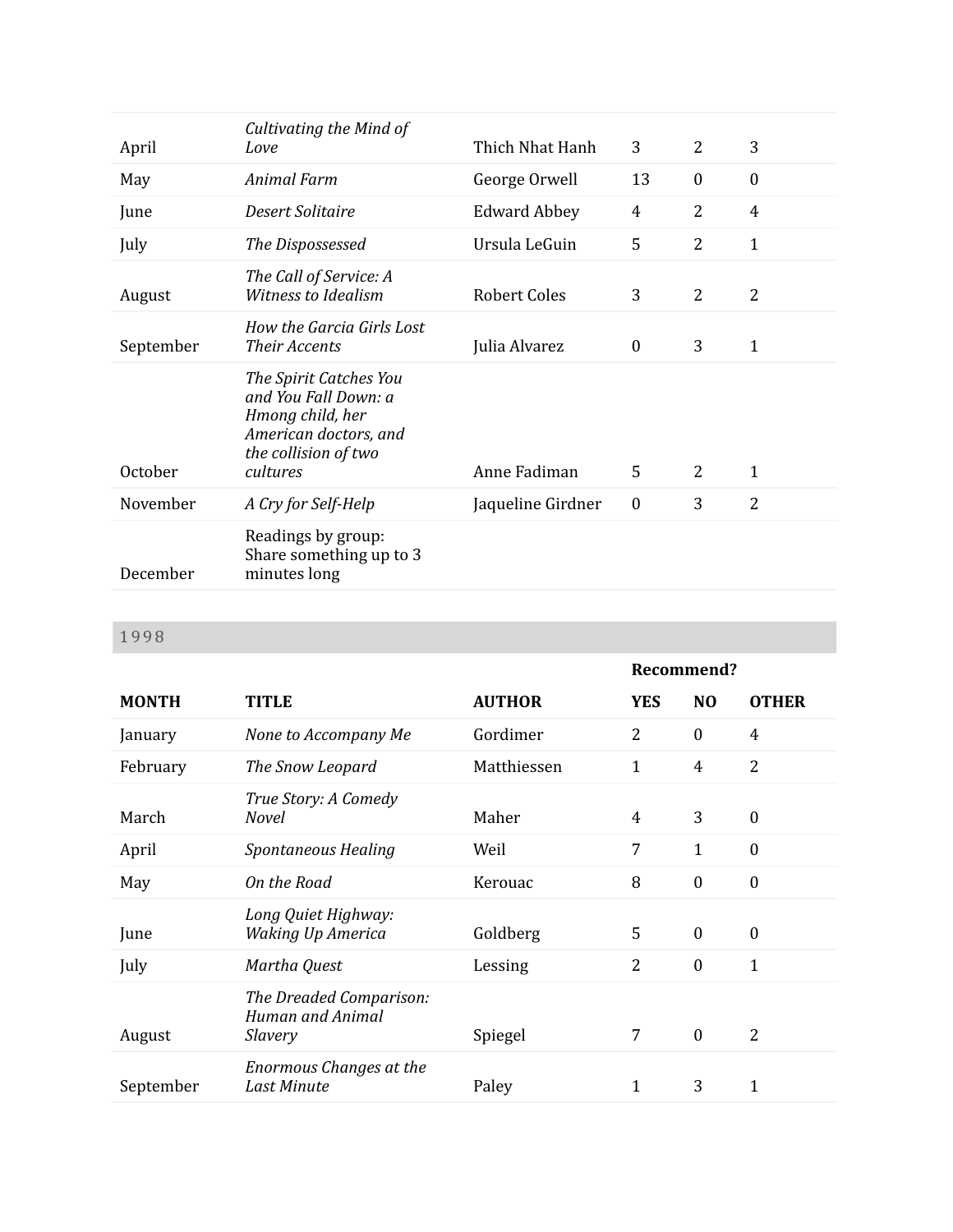| October  | The Starship and the<br>Canoe                                 | <b>Brower</b> |   |  |
|----------|---------------------------------------------------------------|---------------|---|--|
| November | Food for the Gods                                             | Berry         | b |  |
| December | Readings by group:<br>Share something up to 3<br>minutes long |               |   |  |

|              |                                                                                                  |                                  |                  | Recommend?       |                  |
|--------------|--------------------------------------------------------------------------------------------------|----------------------------------|------------------|------------------|------------------|
| <b>MONTH</b> | <b>TITLE</b>                                                                                     | <b>AUTHOR</b>                    | <b>YES</b>       | N <sub>O</sub>   | <b>OTHER</b>     |
| January      | The Wedding                                                                                      | Dorothy West                     | 9                | $\boldsymbol{0}$ | 2                |
| February     | Paula                                                                                            | Isabel Allende                   | 5                | $\boldsymbol{0}$ | $\boldsymbol{0}$ |
| March        | Paddy Clark Ha Ha Ha                                                                             | Doyle                            | $\overline{2}$   | $\boldsymbol{0}$ | $\overline{2}$   |
| April        | The Saturated Self:<br>Dilemmas of Identity in<br>Contemporary Life                              | Gergen                           | $\boldsymbol{0}$ | 4                | $\mathbf{1}$     |
| May          | The Here and Now                                                                                 | Cohen                            | $\overline{2}$   | $\overline{2}$   | $\mathbf{1}$     |
| June         | The Jew in the Lotus: A<br>Poet's Rediscovery of<br>Jewish Identity in<br><b>Buddhist India</b>  | Kamenetz                         | 3                | $\overline{2}$   | $\overline{2}$   |
| July         | <b>Open Secrets</b>                                                                              | Munro                            | $\overline{2}$   | $\overline{2}$   | $\boldsymbol{0}$ |
| August       | Amazing Grace: The Lives<br>of Children and the<br>Conscience of a Nation                        | Kozol                            | 6                | $\boldsymbol{0}$ | $\boldsymbol{0}$ |
| September    | Candida                                                                                          | Shaw                             | $\overline{4}$   | $\mathbf{0}$     | $\mathbf{1}$     |
| October      | The Invisible Partners:<br>how the male and female<br>in each of us affects our<br>relationships | Sanford                          | $\overline{2}$   | 5                | $\boldsymbol{0}$ |
| November     | I Should Have Stayed<br>Home: The Worst Trips of<br>the Great American<br>Writers                | Rapoport &<br>Castanera, editors | 4                | $\boldsymbol{0}$ | $\boldsymbol{0}$ |
| December     | Readings by group:<br>Share something up to 3<br>minutes long                                    |                                  |                  |                  |                  |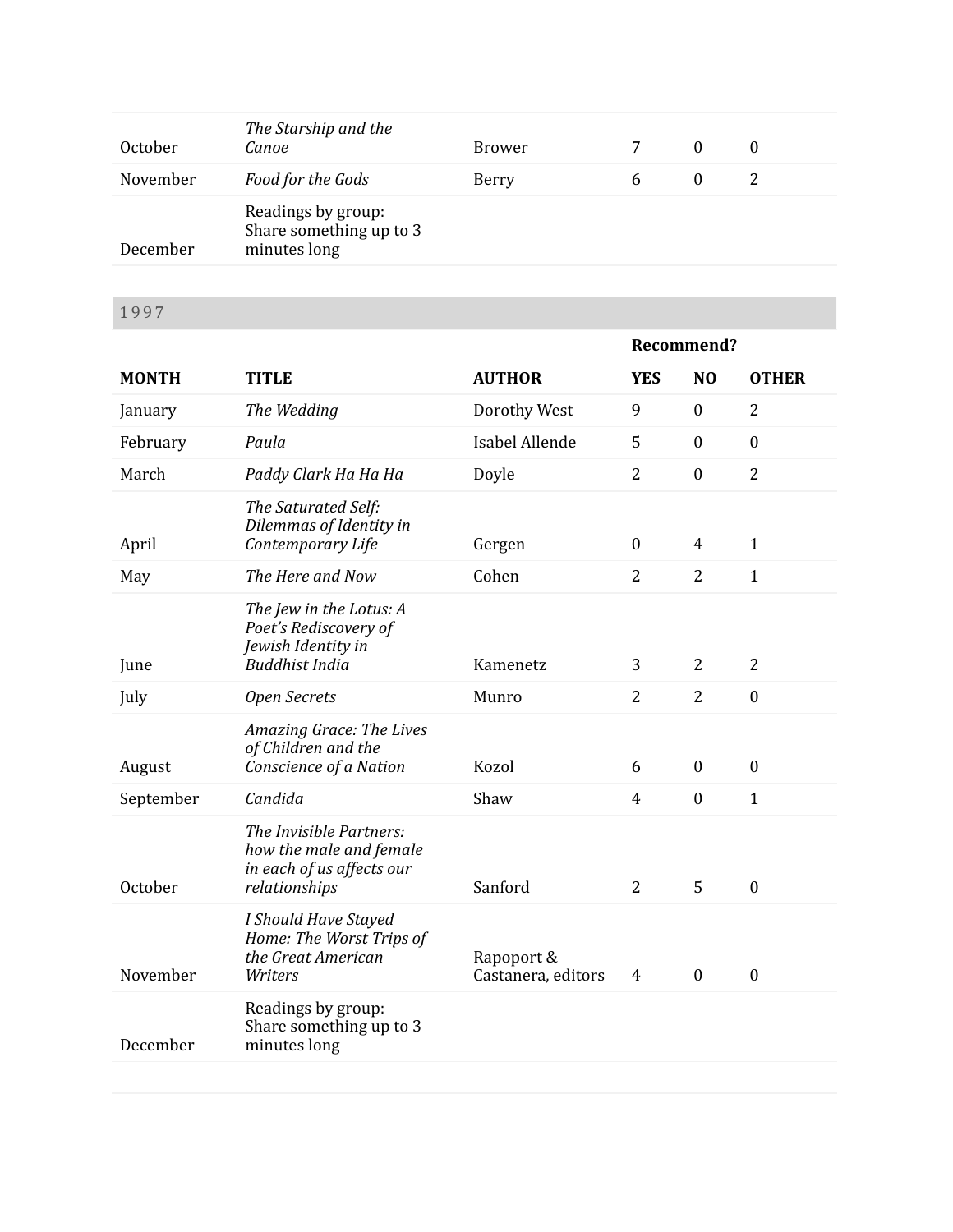| 1996         |                                                                               |                         |                  |                  |                  |
|--------------|-------------------------------------------------------------------------------|-------------------------|------------------|------------------|------------------|
|              |                                                                               |                         | Recommend?       |                  |                  |
| <b>MONTH</b> | <b>TITLE</b>                                                                  | <b>AUTHOR</b>           | <b>YES</b>       | N <sub>0</sub>   | <b>OTHER</b>     |
| January      | My Own Country                                                                | Verghese                | $\overline{4}$   | $\boldsymbol{0}$ | $\overline{2}$   |
| February     | The Garden of Eden                                                            | Hemingway               | 5                | $\mathbf{1}$     | $\mathbf{1}$     |
| March        | <b>Making Movies</b>                                                          | Lumet                   | 5                | $\boldsymbol{0}$ | $\boldsymbol{0}$ |
| April        | The Love Letter                                                               | Schine                  | $\overline{2}$   | $\mathbf{0}$     | $\mathbf{0}$     |
| May          | <b>Emotional Intelligence</b>                                                 | Goleman                 | $\mathbf{1}$     | $\mathbf{1}$     | $\mathbf{1}$     |
| June         | <b>Animal Dreams</b>                                                          | Kingsolver              | 5                | $\mathbf{0}$     | $\mathbf{0}$     |
| July         | Between Heaven and<br>Earth: A Guide to Chinese<br>Medicine                   | Beinfield &<br>Korngold | $\boldsymbol{0}$ | $\boldsymbol{0}$ | 3                |
| August       | Pride and Prejudice                                                           | Austen                  | 6                | $\mathbf{1}$     | $\mathbf{0}$     |
| September    | Jaguar: one man's battle<br>to establish the world's<br>first jaguar preserve | Rabinowitz              | 5                | $\mathbf{0}$     | $\mathbf{0}$     |
| October      | <b>Tracks</b>                                                                 | Erdrich                 | $\boldsymbol{0}$ | $\boldsymbol{0}$ | 3                |
| November     | <b>Animal Liberation</b>                                                      | Singer                  | 6                | $\boldsymbol{0}$ | $\boldsymbol{0}$ |
| December     | Readings by group:<br>Share something up to 3<br>minutes long                 |                         |                  |                  |                  |

|              |                                |               | Recommend?     |                  |                  |
|--------------|--------------------------------|---------------|----------------|------------------|------------------|
| <b>MONTH</b> | <b>TITLE</b>                   | <b>AUTHOR</b> | <b>YES</b>     | N <sub>0</sub>   | <b>OTHER</b>     |
| January      | Midnight's Children            | Rushdie       | $\mathbf{0}$   | 1                | 3                |
| February     | The Things They Carried        | 0'Brien       | 9              | $\theta$         | $\boldsymbol{0}$ |
| March        | The Shipping News              | Proulx        | 6              | $\overline{2}$   | 2                |
| April        | The Myth of Male Power         | Farrell       | $\overline{2}$ | 5                | $\overline{4}$   |
| May          | The Catcher in the Rye         | Salinger      | 8              | $\boldsymbol{0}$ | $\boldsymbol{0}$ |
| June         | The Autobiography of a<br>Face | Grealey       | 8              | $\boldsymbol{0}$ | $\theta$         |
| July         | <b>Monsignor Quixote</b>       | Green         | 2              | 3                | 2                |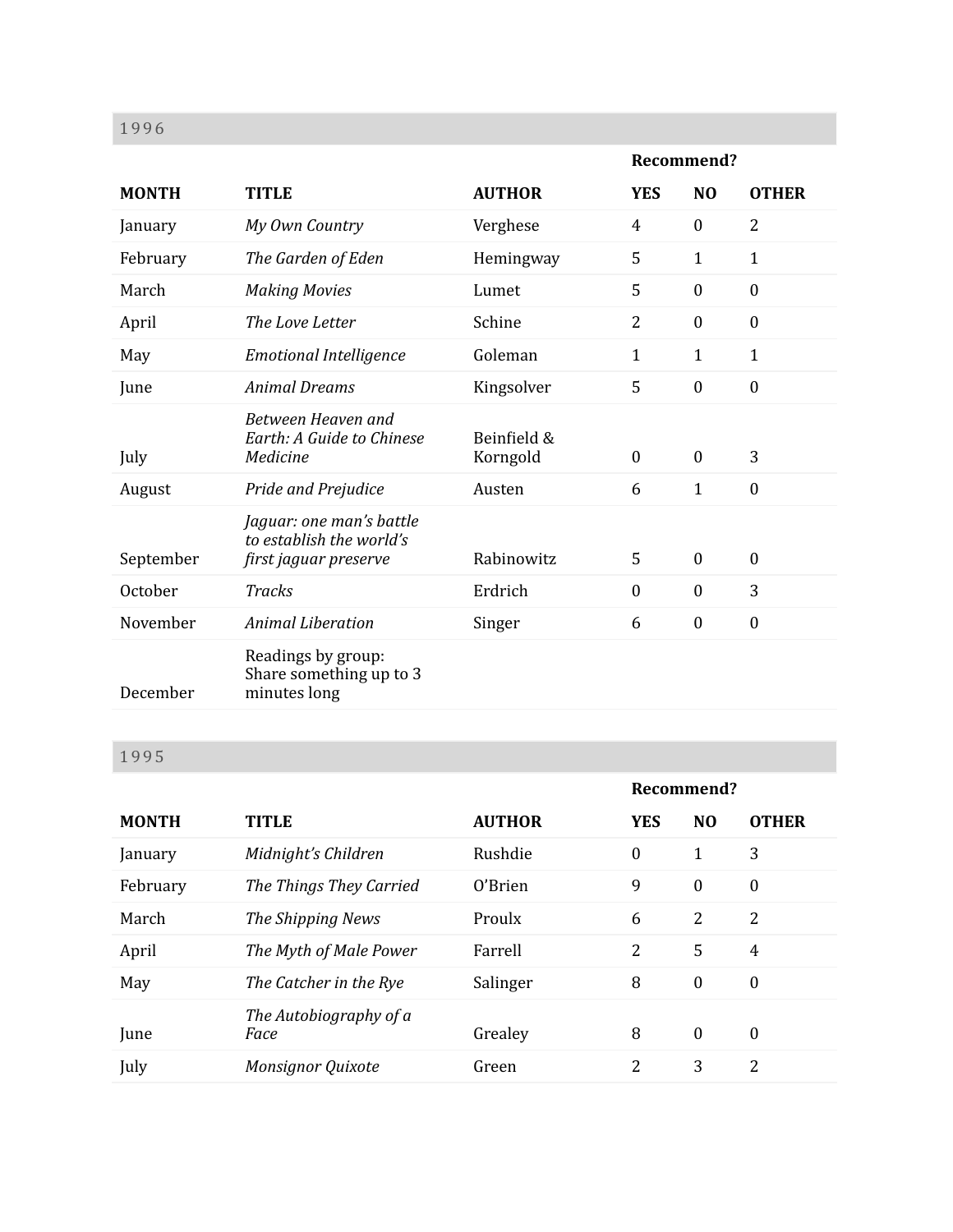| August    | Midnight in the Garden of<br>Good and Evil: A<br>Savannah Story | Berendt | 4 | 1        | 3 |
|-----------|-----------------------------------------------------------------|---------|---|----------|---|
| September | Crossing to Safety                                              | Stegner | 3 | $\bf{0}$ | 2 |
| October   | In an Antique Land                                              | Ghosh   | 2 | $\theta$ | 2 |
| November  | Ladder of Years                                                 | Tyler   | 2 | 3        | 1 |
| December  | Readings by Group:<br>Share something up to 3<br>minutes long   |         |   |          |   |

|              |                                        |                | Recommend?       |                  |                  |
|--------------|----------------------------------------|----------------|------------------|------------------|------------------|
| <b>MONTH</b> | <b>TITLE</b>                           | <b>AUTHOR</b>  | <b>YES</b>       | N <sub>O</sub>   | <b>OTHER</b>     |
| January      | Riding the Iron Rooster                | Theroux        | 5                | $\mathbf{1}$     | $\boldsymbol{0}$ |
| February     | Love in the Time of<br>Cholera         | Garcia Marquez | 4                | $\boldsymbol{0}$ | $\boldsymbol{0}$ |
| March        | Powershift                             | Toffler        | $\overline{2}$   | $\overline{2}$   | $\mathbf{1}$     |
| April        | <b>Beloved</b>                         | Morrison       | 6                | $\boldsymbol{0}$ | $\boldsymbol{0}$ |
| May          | <b>Enzyme Nutrition</b>                | Howell         | 6                | $\overline{2}$   | $\overline{2}$   |
| June         | The Easy Way Out                       | McCauley       | $\overline{4}$   | $\mathbf{1}$     | $\boldsymbol{0}$ |
| July         | <b>Ageless Body, Timeless</b><br>Mind  | Chopra         | 3                | $\mathbf{1}$     | $\mathbf 1$      |
| August       | The Education of Little<br><b>Tree</b> | Carter         | 4                | $\boldsymbol{0}$ | $\overline{2}$   |
| September    | Defending the Devil                    | Nelson         | 8                | $\mathbf{0}$     | $\mathbf{0}$     |
| October      | The Great Gatsby                       | Fitzgerald     | 12               | $\boldsymbol{0}$ | $\boldsymbol{0}$ |
| November     | <b>Animal Happiness</b>                | Hearne         | $\boldsymbol{0}$ | 8                | $\boldsymbol{0}$ |
| December     | The Measure of Our<br><b>Success</b>   | Edelman        | 5                | $\mathbf 1$      | 6                |

|              |                 |               | Recommend? |                |              |
|--------------|-----------------|---------------|------------|----------------|--------------|
| <b>MONTH</b> | <b>TITLE</b>    | <b>AUTHOR</b> | YES        | N <sub>O</sub> | <b>OTHER</b> |
| January      | How Can I Help? | <b>Dass</b>   | ≺          |                |              |